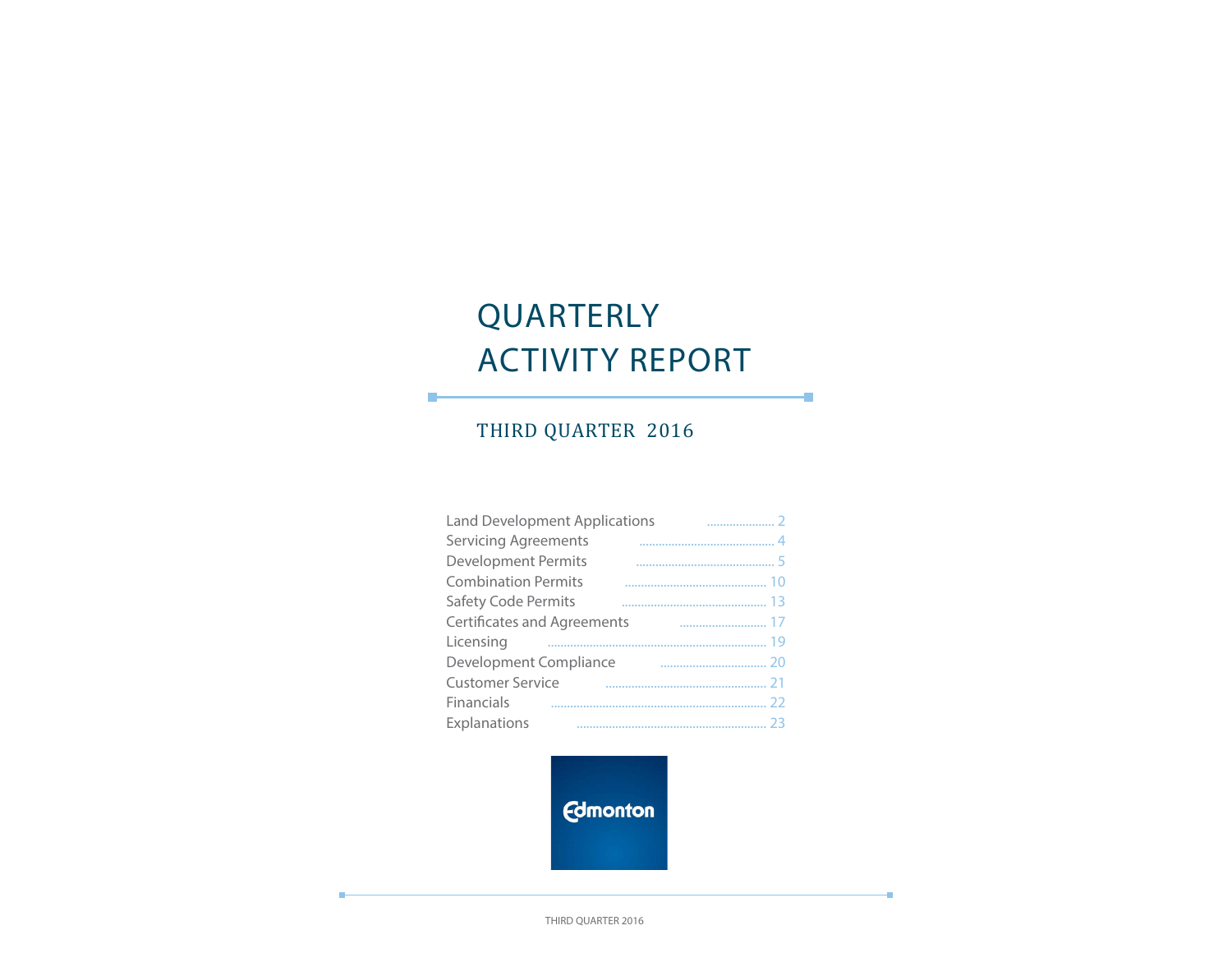## <span id="page-1-0"></span>LAND DEVELOPMENT APPLICATIONS

A land development application (LDA) is required for any of the following:

- subdivide land into two or more parcels (subdivision),
- create bare land condominium units (subdivision),
- convert existing buildings into condominiums (condominium conversion),
- create or amend an Area Structure Plan or Neighbourhood Structure Plan (ASP or NSP),
- change the zoning of land (rezoning), or
- close a portion of roadway (road closure).

Plans, rezonings, and road closures require approval by City Council. Subdivisions are approved by the Subdivision Authority.

LDAs vary significantly in complexity and completion time. Some factors that influence timelines include whether assessments, circulation to other civic agencies, or public meetings are required. The single most common cause of delay in processing LDAs is incomplete or insufficient information.

#### 1

#### Subdivision Applications



## 1

#### Subdivision - Single Family Lots



|                                    |                |                | 2015           |     |     |                | 2016           |    | % Change<br>O <sub>2</sub> 2016 - | % Change<br>O3 2015 - | % Change<br><b>YTD 2015-</b> |
|------------------------------------|----------------|----------------|----------------|-----|-----|----------------|----------------|----|-----------------------------------|-----------------------|------------------------------|
|                                    | Q <sub>1</sub> | Q <sub>2</sub> | Q <sub>3</sub> | Q4  | Q1  | Q <sub>2</sub> | Q <sub>3</sub> | Q4 | Q3 2016                           | Q3 2016               | <b>YTD 2016</b>              |
| Subdivision                        |                |                |                |     |     |                |                |    |                                   |                       |                              |
| <b>Applications Submitted</b>      | 71             | 76             | 95             | 127 | 98  | 78             | 109            |    | $+40%$                            | $+15%$                | $+18%$                       |
| <b>Applications Approved</b>       | 76             | 100            | 80             | 123 | 103 | 118            | 132            |    | $+12%$                            | $+65%$                | $+38%$                       |
| Single Family Lots Applied For     | 1240           | 190            | 512            | 612 | 678 | 472            | 629            |    | $+33%$                            | $+23%$                | -8%                          |
| Multiple Family Lots Applied For   | 21             |                | 8              | 20  | 18  | ь              |                |    | $-67%$                            | -75%                  | $-35%$                       |
| <b>Commercial Lots Applied For</b> |                |                |                | 19  |     |                |                |    | 0%                                | $-60%$                | $+8%$                        |
| Industrial Lots Applied For        |                |                |                | 12  |     |                |                |    | $+50%$                            | $+50%$                | $+71%$                       |
| Other Lots Applied For             | 45             |                | 8              | 56  |     |                |                |    | $+80%$                            | $+13%$                | $-63%$                       |
| <b>Condominium Conversion</b>      |                |                |                |     |     |                |                |    |                                   |                       |                              |
| <b>Applications Submitted</b>      | 41             | 35             | 51             | 52  | 43  | 71             | 49             |    | $-31%$                            | $-4%$                 | $+28%$                       |
| Condominium Units Approved         | 1034           | 597            | 969            | 983 | 446 | 1575           | 1018           |    | $-35%$                            | $+5%$                 | $+17%$                       |
|                                    |                |                |                |     |     |                |                |    |                                   |                       |                              |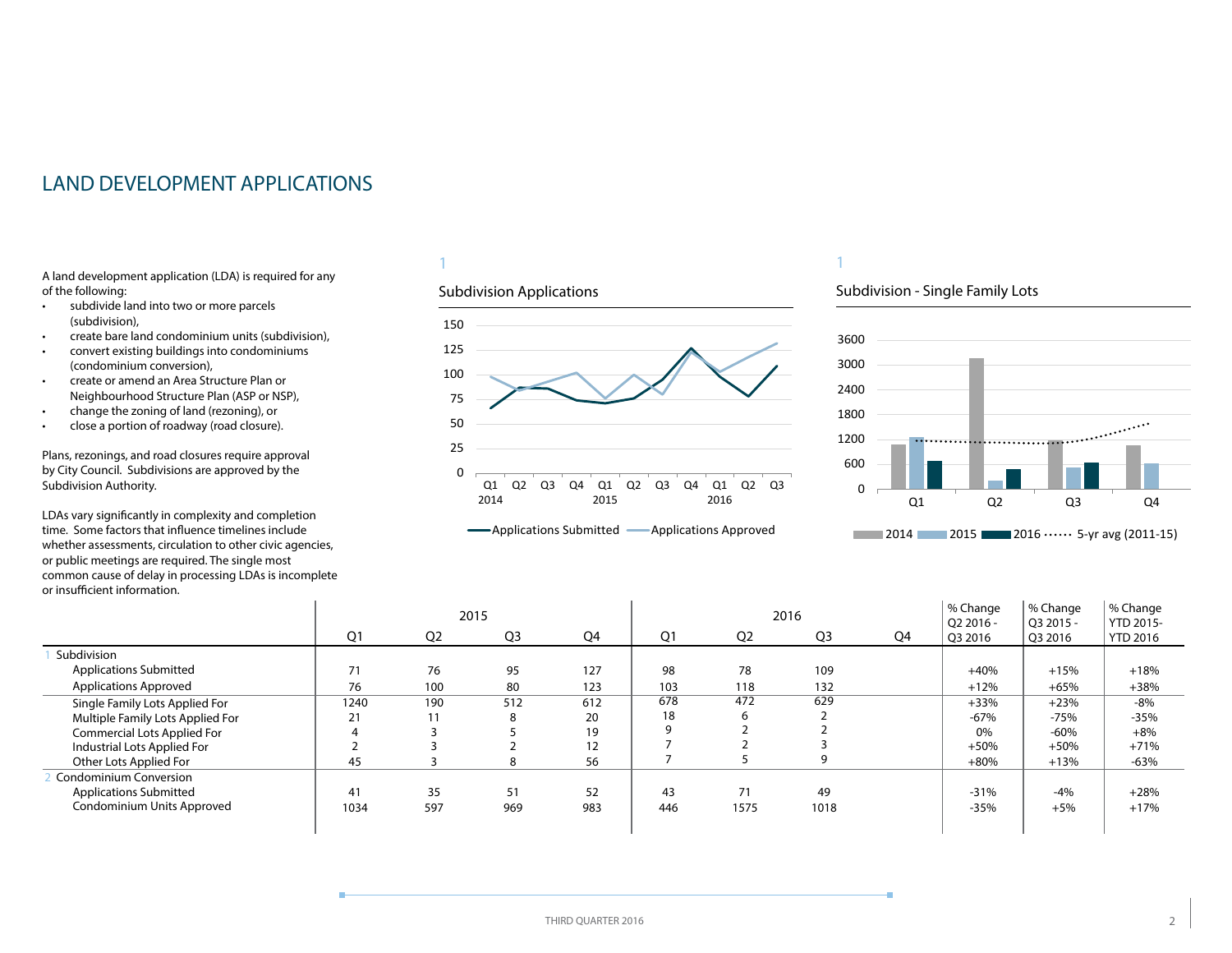## LAND DEVELOPMENT APPLICATIONS



|                                         |         |                |                |    |         |                |    |    | % Change | % Change                     | % Change        |
|-----------------------------------------|---------|----------------|----------------|----|---------|----------------|----|----|----------|------------------------------|-----------------|
|                                         |         |                |                |    |         |                |    |    |          | Q2 2016 - Q3 2015 - YTD 2015 |                 |
|                                         | Q1 2015 | Q <sub>2</sub> | Q <sub>3</sub> | Q4 | Q1 2016 | Q <sub>2</sub> | Q3 | Q4 | Q3 2016  | Q3 2016                      | <b>YTD 2016</b> |
| 3 Plan & Plan Amendment                 |         |                |                |    |         |                |    |    |          |                              |                 |
| <b>Applications Submitted</b>           | 21      | 19             | 12             | 22 | 11      | 12             |    |    | $-42%$   | $-42%$                       | $-42%$          |
| <b>Bylaws &amp; Resolutions</b>         | 10      | 20             | 21             | 13 | 11      | 26             | 10 |    | $-62%$   | -52%                         | -8%             |
| 4 Rezoning                              |         |                |                |    |         |                |    |    |          |                              |                 |
| <b>Applications Submitted</b>           | 66      | 40             | 39             | 52 | 39      | 28             | 23 |    | $-18%$   | $-41%$                       | -38%            |
| <b>Bylaws Approved</b>                  | 38      | 47             | 41             | 51 | 41      | 45             | 37 |    | $-18%$   | $-10%$                       | $-2%$           |
| 5 Road Closure                          |         |                |                |    |         |                |    |    |          |                              |                 |
| <b>Applications Submitted</b>           | 9       | 0              | 9              | 4  |         |                | 5  |    | +150%    | -44%                         | $-22%$          |
| <b>Bylaws Approved</b>                  | h       | 4              |                |    | 6       | 4              |    |    | +75%     | $+133%$                      | $+31%$          |
| 6 Total Bylaws / Resolutions to Council | 67      | 76             | 75             | 77 | 61      | 89             | 59 |    | $-34%$   | $-21%$                       | $-4%$           |

÷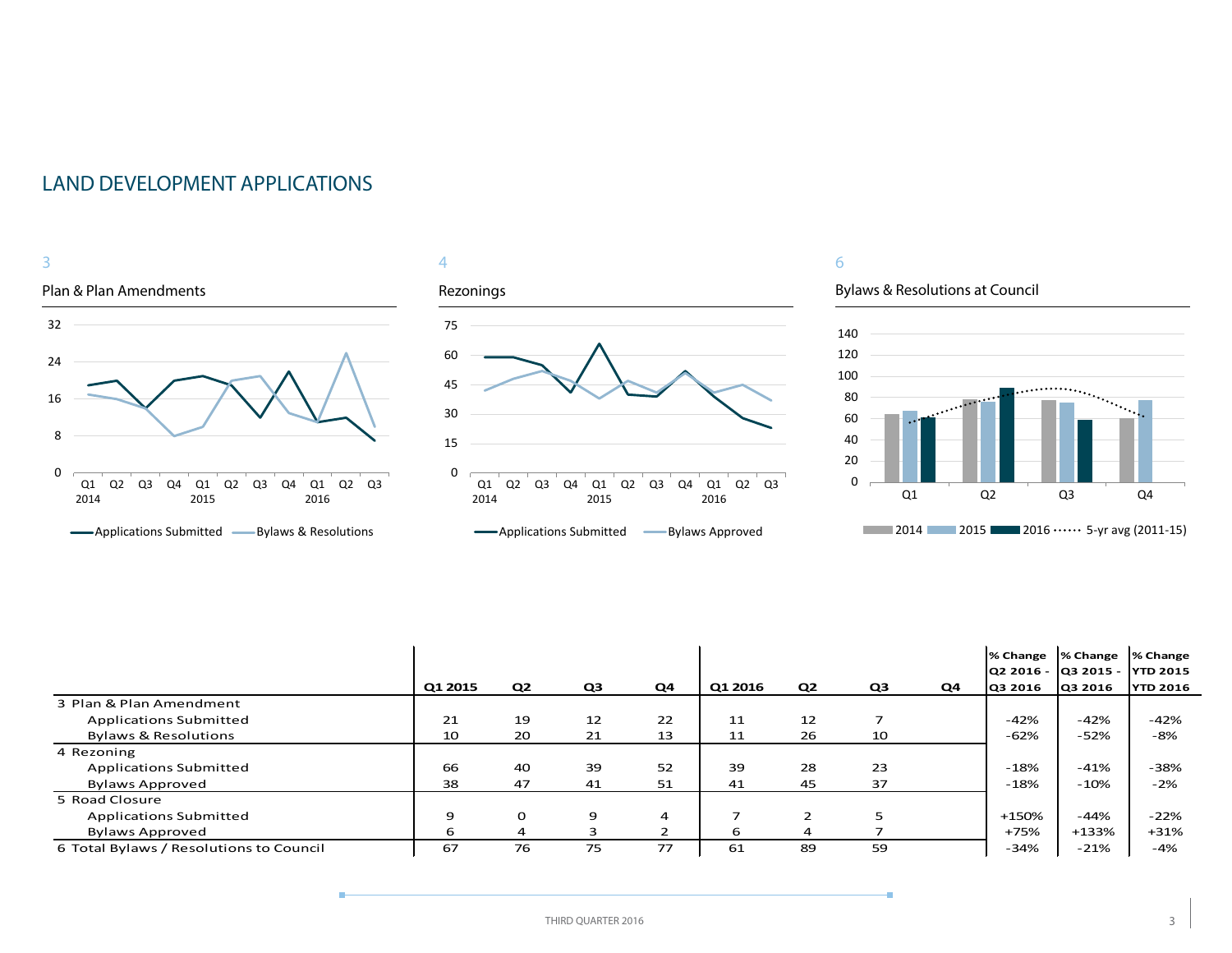## <span id="page-3-0"></span>SERVICING AGREEMENTS

A Servicing Agreement is a legal contract between the developer or property owner and the City of Edmonton. It outlines the terms and conditions which must be met and agreed upon prior to development or servicing proceeding. The Servicing Agreement can be a requirement of a Subdivision or a Development Permit and often includes the review and approval of Engineering Drawings. The Engineering Drawings include the design and construction of municipal improvements such as water mains, storm and sanitary sewers, roads, sidewalks, curbs and gutters, power, street lighting, landscaping and various other items that are necessary to service land being developed or redeveloped.

With every Servicing Agreement application received, there are a number of residential, multi-family, commercial and industrial lots that are proposed to be serviced. The number of applications received is a good indicator of the amount of serviced lots that will be available for development in the near future. It is also an indicator of the peak application submission periods which affects the review and approval time for the Engineering Drawings.

### 1

#### Servicing Agreement Projects Submitted



#### 2

#### Single Family Lots Issued



|                                           |         |                |                |     |                  | <b>1% Change</b>  |
|-------------------------------------------|---------|----------------|----------------|-----|------------------|-------------------|
|                                           |         |                |                |     |                  | <b>IYTD 2015-</b> |
|                                           | Q1 2015 | Q <sub>2</sub> | Q <sub>3</sub> | Q4  | <b>*YTD 2016</b> | <b>YTD 2016</b>   |
| 1 Servicing Agreements Projects Submitted | 63      | 37             | 49             | 36  | 152              | $+2\%$            |
| 2 Servicing Agreements Lots Issued        |         |                |                |     |                  |                   |
| Single Family Lots                        | 2465    | 941            | 786            | 970 | 2506             | $-40%$            |
| <b>Multiple Family Lots</b>               | 80      | 9              | 157            | 136 | 4                | -98%              |
| <b>Commercial Lots</b>                    | 4       | 2              |                |     | 5                | -38%              |
| Industrial Lots                           | 11      | o              | 8              |     |                  | $-84%$            |

\*2016 Data is under review due to system changes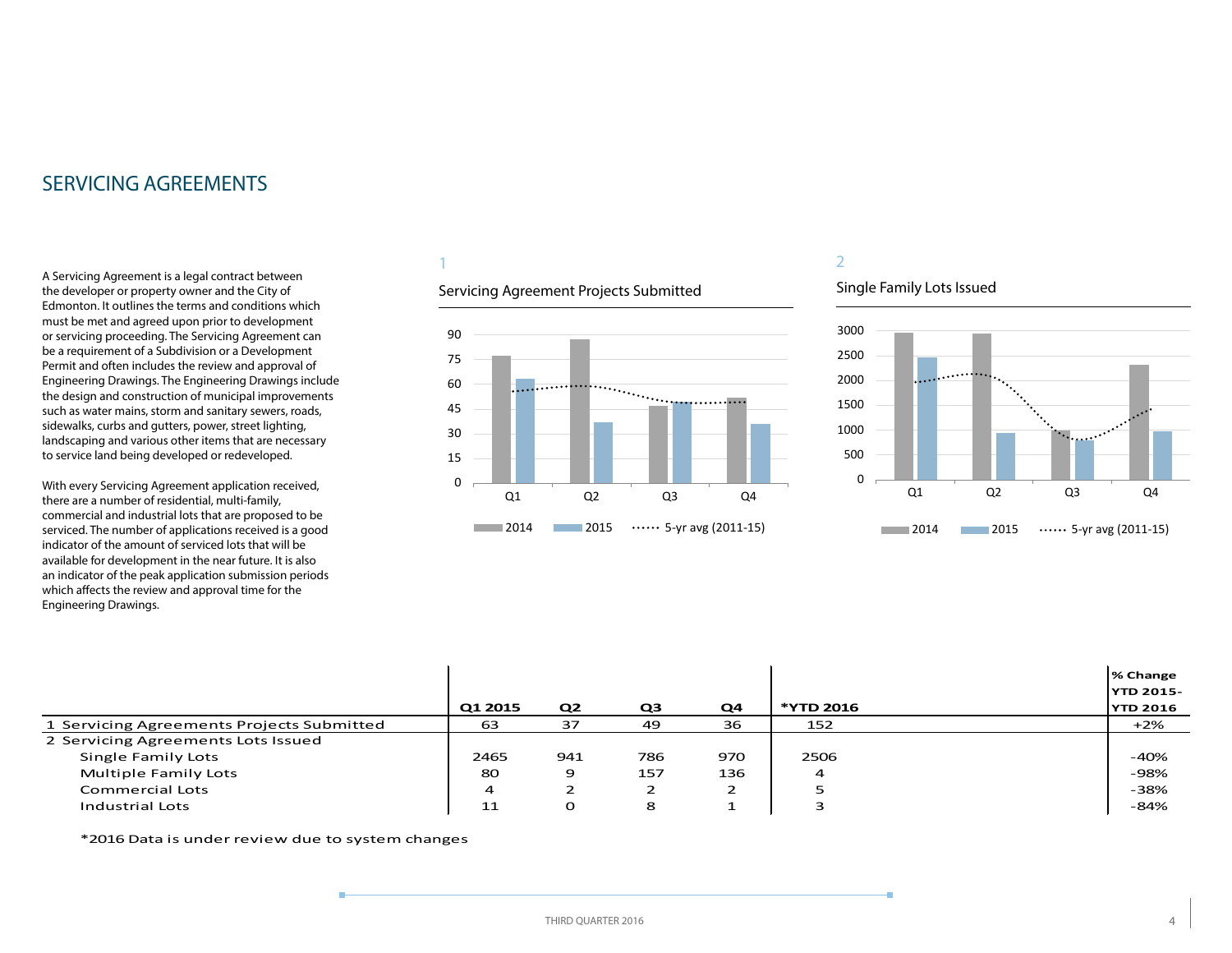<span id="page-4-0"></span>A development permit is written approval from the City that the location, size, and use of a building complies with the Zoning Bylaw regulations. A development permit is required for new construction, some renovations, signs, new businesses, and changes to how a building is being used.

The amount of time that it takes to issue a development permit varies significantly, depending on the type of development permit and application complexity. Permits for minor changes can be issued in one day, while permits for new commercial buildings typically take several weeks to issue. Applications for development that is listed as a discretionary use in the Zoning Bylaw require notification to neighbouring property owners and typically take longer to complete. Other factors that influence timelines include whether circulation to other civic agencies is required and whether assessments are required. The single most common cause of delay in processing development permits is incomplete or insufficient information, which may result in multiple review iterations.

#### 1

#### New Multi-Family Buildings



#### 1

#### New Multi-Family - Quarterly Submissions



|                                                         |         |     |                |     |         |                |                |    | % Change | % Change<br> Q2 2016 -  Q3 2015 -  YTD 2015- | % Change        |
|---------------------------------------------------------|---------|-----|----------------|-----|---------|----------------|----------------|----|----------|----------------------------------------------|-----------------|
|                                                         | Q1 2015 | Q2  | Q <sub>3</sub> | Q4  | Q1 2016 | Q <sub>2</sub> | Q <sub>3</sub> | Q4 | Q3 2016  | Q3 2016                                      | <b>YTD 2016</b> |
| 1 New Multi-Family Building DP                          |         |     |                |     |         |                |                |    |          |                                              |                 |
| <b>Applications Submitted</b>                           | 48      | 44  | 27             | 32  | 37      | 39             | 56             |    | $+44%$   | $+107%$                                      | $+11%$          |
| Permits Issued                                          | 46      | 45  | 38             | 31  | 30      | 59             | 37             |    | $-37%$   | $-3%$                                        | $-2%$           |
| Median Work Days to Issue                               | 90      | 52  | 66             | 53  | 49      | 26             | 26             |    | 0%       | $-61%$                                       | $-51%$          |
| 1.1 Projects up to 4 dwellings                          |         |     |                |     |         |                |                |    |          |                                              |                 |
| Permits Issued                                          | 18      | 22  | 17             | 11  | 15      | 43             | 23             |    | $-47%$   | $+35%$                                       | $+42%$          |
| Median Work Days to Issue                               | 22      | 19  | 31             | 26  | 36      | 40             | 14             |    | $-65%$   | $-55%$                                       | $+25%$          |
| % Permits Issued within 55 business days (target = 75%) | 78%     | 95% | 71%            | 91% | 100%    | 86%            | 87%            |    | $+1%$    | $+23%$                                       | $+12%$          |
| % Permits Issued within target time, YTD*               | 78%     | 88% | 82%            | 84% | 100%    | 90%            | 83%            |    |          |                                              |                 |

\*Excluding projects within mature neithbourhood overlay.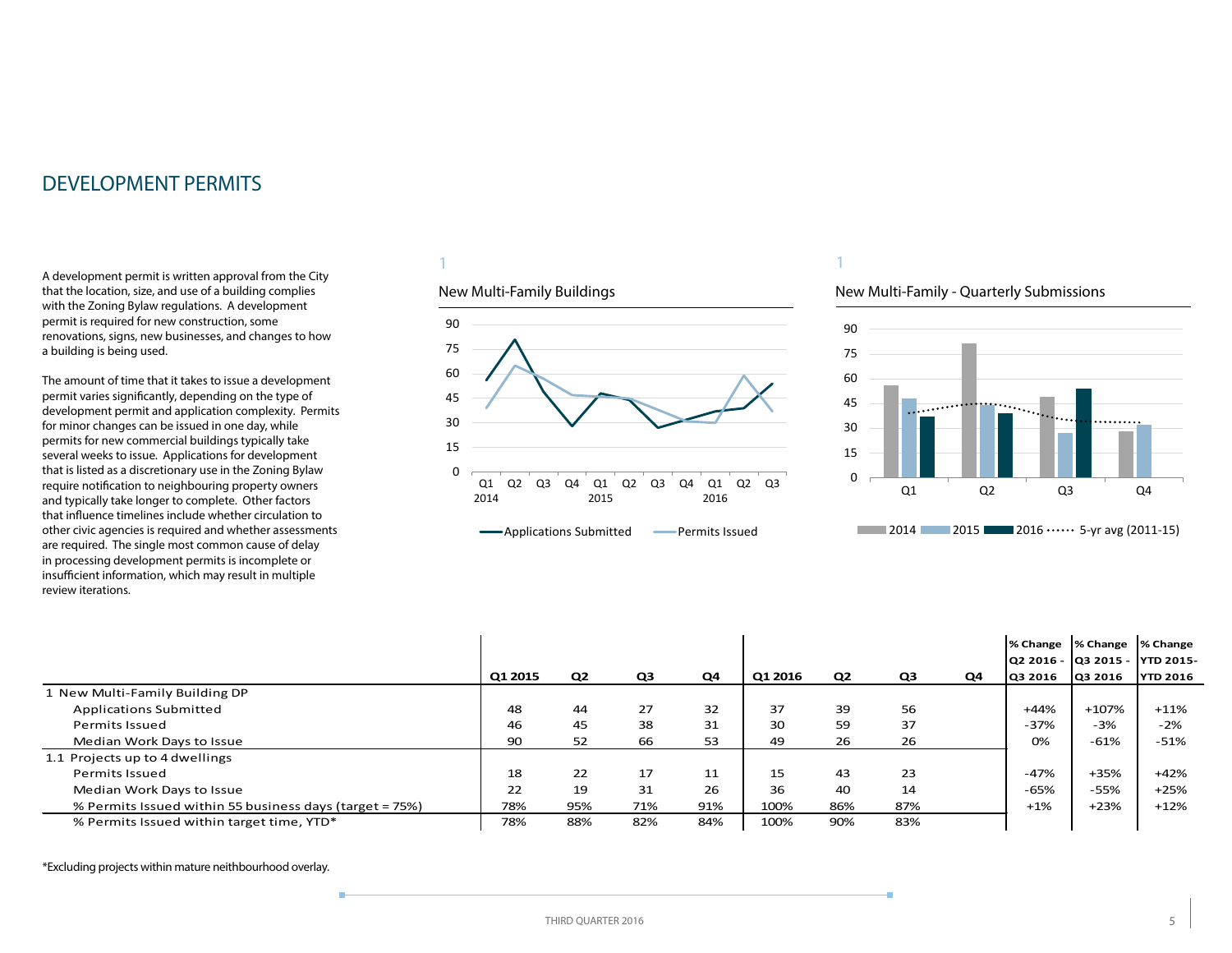

#### 2

#### New Duplex / SD - Quarterly Submissions



#### 3



|                                       |         |      |                |      |         |                |      |    | % Change  % Change  % Change     |         |                 |
|---------------------------------------|---------|------|----------------|------|---------|----------------|------|----|----------------------------------|---------|-----------------|
|                                       |         |      |                |      |         |                |      |    | lQ2 2016 - lQ3 2015 - lYTD 2015- |         |                 |
|                                       | Q1 2015 | Q2   | Q <sub>3</sub> | Q4   | Q1 2016 | Q <sub>2</sub> | Q3   | Q4 | Q3 2016                          | Q3 2016 | <b>YTD 2016</b> |
| 2 New Duplex / Semi-Detached House DP |         |      |                |      |         |                |      |    |                                  |         |                 |
| <b>Applications Submitted</b>         | 267     | 194  | 231            | 220  | 154     | 187            | 158  |    | $-16%$                           | $-32%$  | $-28%$          |
| Permits Issued                        | 262     | 193  | 212            | 231  | 140     | 177            | 141  |    | $-20%$                           | $-33%$  | $-31%$          |
| Median Work Days to Issue             |         | 6    |                | 6    | 6       | 6              |      |    | $+17%$                           | 0%      | $-5%$           |
| 3 Other Residential DP                |         |      |                |      |         |                |      |    |                                  |         |                 |
| <b>Applications Submitted</b>         | 864     | 1492 | 1314           | 1169 | 1226    | 1393           | 1182 |    | $-15%$                           | $-10%$  | $+4%$           |
| Permits Issued                        | 781     | 1231 | 1229           | 1230 | 1180    | 1250           | 1133 |    | -9%                              | $-8%$   | $+10%$          |
| Median Work Days to Issue             |         | 6    |                |      | 4       |                |      |    | $+50%$                           | $-57%$  | $-36%$          |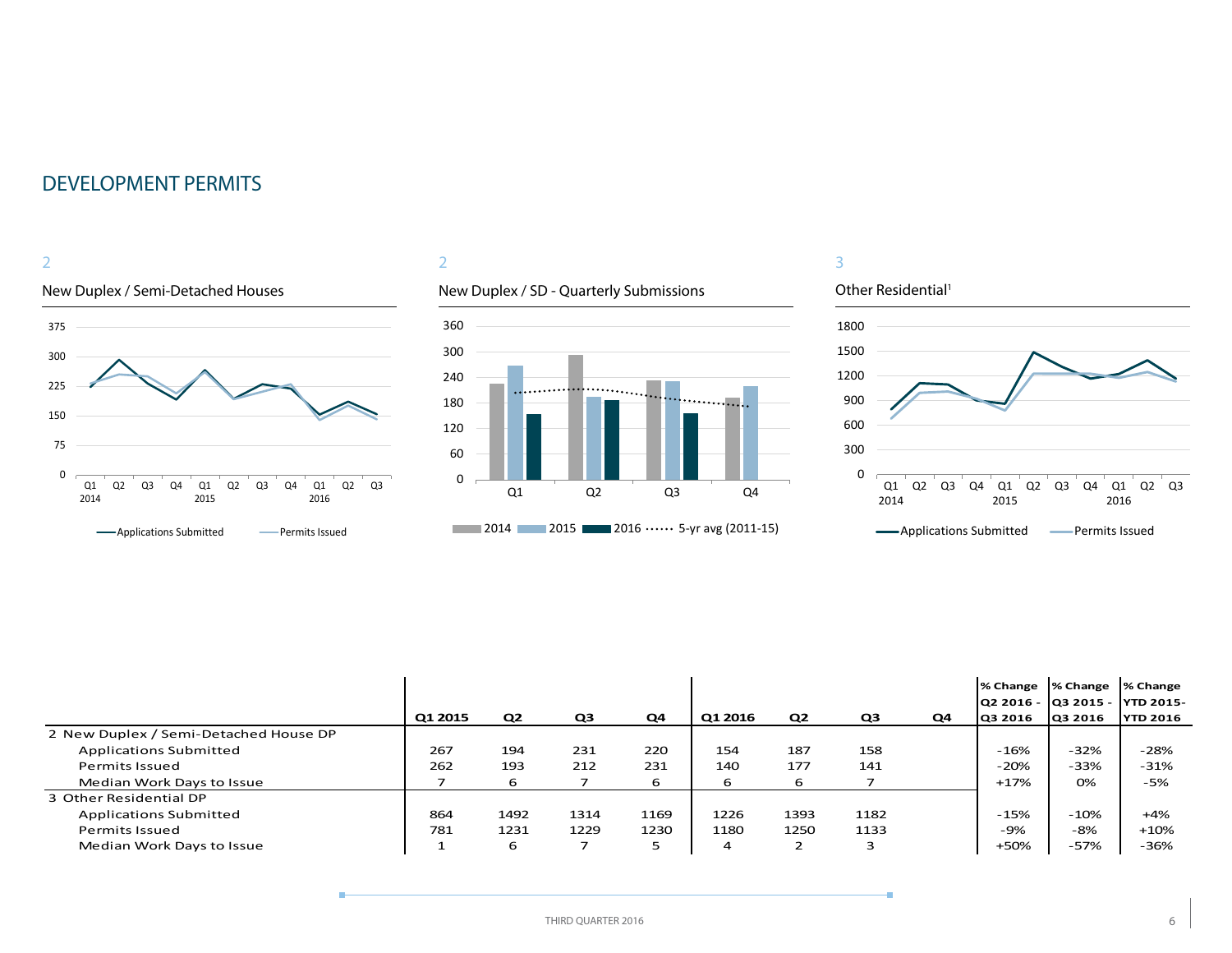In Q1 2014, the Development Services Branch made process changes for Semi-Detached house development permits. If Class A applications are complete and are not contained within a mature neighbourhood overlay, the target is to issue permits within 6 business days. Permits take longer to issue if they are for discretionary development (Class B) or are contained within a mature neighbourhood overlay (Complex). In addition, permits may take longer to issue if the initial application is incomplete or put on hold by the applicant, or application changes are required to adhere to bylaw requirements.

Performance Targets for semi-detached house development permits: Class A - 75% permits issued within 6 business days;

Class B - 75% permits issued within 15 business days; Complex - 75% permits issued within 55 business days.

The actual results include times for complete and incomplete applications.

#### 2

Semi-Detached House - Permits Issued by Level of Complexity, YTD 2016



#### 2

Semi-Detached House - Permits Issued within Target Time, YTD 2016



|                                          | Q1 2015 | Q <sub>2</sub> | Q3             | Q4  | Q1 2016 | Q <sub>2</sub> | Q3  | Q4 | % Change<br>Q2 2016 -<br>Q3 2016 | % Change<br>IQ3 2015 -<br>Q3 2016 | % Change<br>IYTD 2015-<br><b>YTD 2016</b> |
|------------------------------------------|---------|----------------|----------------|-----|---------|----------------|-----|----|----------------------------------|-----------------------------------|-------------------------------------------|
| 2.1 Semi-Detached House - Class A        |         |                |                |     |         |                |     |    |                                  |                                   |                                           |
| <b>Permits Issued</b>                    | 222     | 176            | 177            | 182 | 115     | 138            | 112 |    | $-19%$                           | $-37%$                            | $-37%$                                    |
| Median Work Days to Issue                | 6       | 6              | 7              | 6   | 6       | 6              | 6   |    | 0%                               | $-14%$                            | -5%                                       |
| % Permits Issued within 6 business days  | 54%     | 56%            | 47%            | 68% | 79%     | 62%            | 54% |    | $-13%$                           | $+15%$                            | +63%                                      |
| 2.2 Semi-Detached House - Class B        |         |                |                |     |         |                |     |    |                                  |                                   |                                           |
| <b>Permits Issued</b>                    | 10      | 29             | 8              | 19  | 8       | 22             | 9   |    | -59%                             | $+13%$                            | $-17%$                                    |
| Median Work Days to Issue                | 14      | 12             | $\overline{7}$ | 6   | ⇁       | 24             | 9   |    | $-63%$                           | $+29%$                            | $+21%$                                    |
| % Permits Issued within 15 business days | 60%     | 55%            | 88%            | 84% | 88%     | 45%            | 67% |    | +49%                             | $-24%$                            | +59%                                      |
| 2.3 Semi-Detached House - Complex        |         |                |                |     |         |                |     |    |                                  |                                   |                                           |
| <b>Permits Issued</b>                    | 30      | 25             | 25             | 23  | 17      | 16             | 20  |    | $+25%$                           | $-20%$                            | $-34%$                                    |
| Median Work Days to Issue                | 20      | 27             | 47             | 46  | 40      | ⇁              | 51  |    | +629%                            | +9%                               | $+4%$                                     |
| % Permits Issued within 55 business days | 87%     | 80%            | 64%            | 65% | 88%     | 81%            | 60% |    | $-26%$                           | -6%                               | +75%                                      |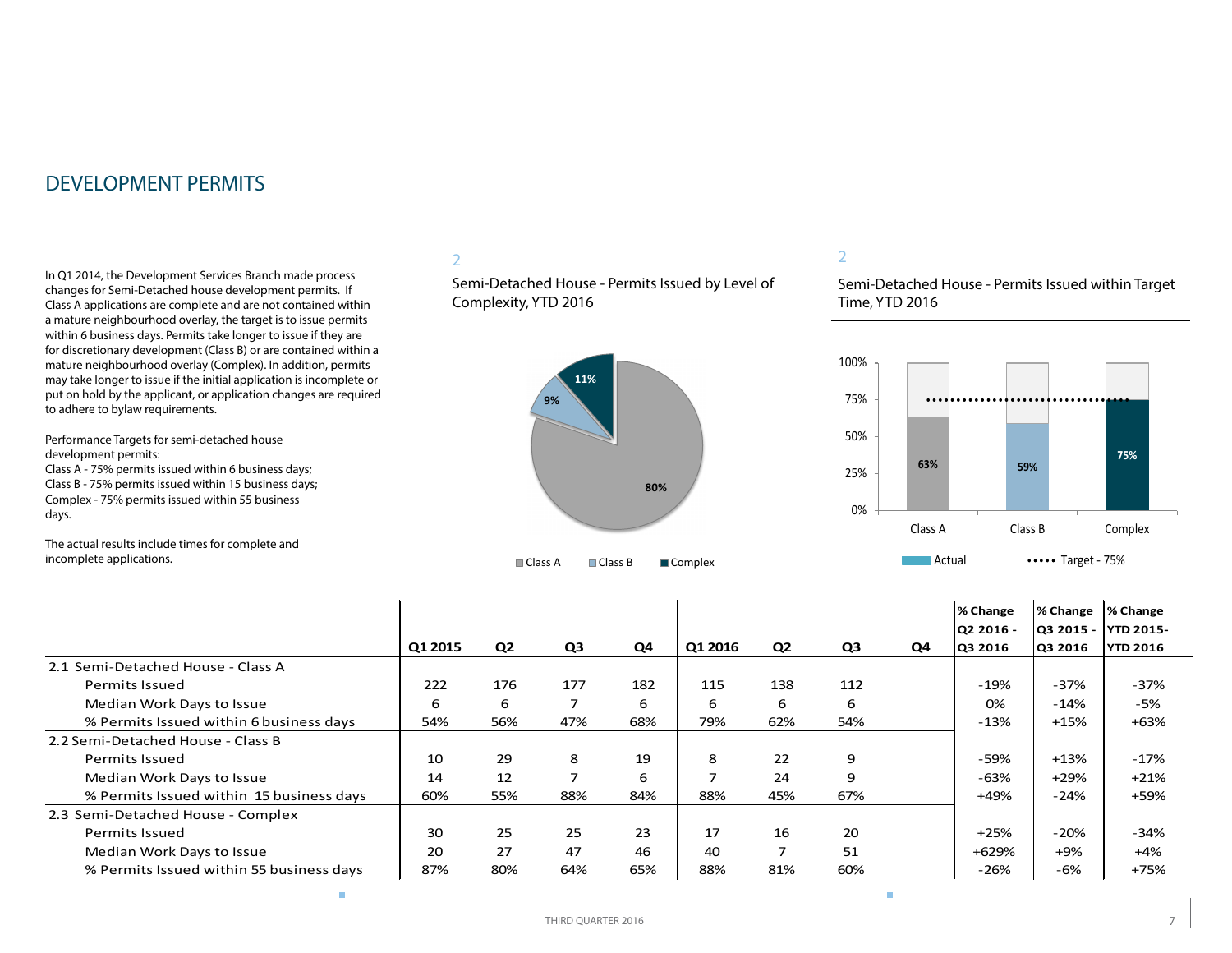#### 4

#### New Non-Residential Buildings



#### 4

#### New Non-Residential - Quarterly Submissions



|                               |         |                |     |     |         |                |    |    | % Change  % Change  % Change<br>Q2 2016 - Q3 2015 - YTD 2015- |                |                 |
|-------------------------------|---------|----------------|-----|-----|---------|----------------|----|----|---------------------------------------------------------------|----------------|-----------------|
|                               | Q1 2015 | Q <sub>2</sub> | Q3  | Q4  | Q1 2016 | Q <sub>2</sub> | Q3 | Q4 | <b>Q3 2016</b>                                                | <b>Q3 2016</b> | <b>YTD 2016</b> |
| 4 New Non Residential DP      |         |                |     |     |         |                |    |    |                                                               |                |                 |
| <b>Applications Submitted</b> | 80      | 117            | 106 | 109 | 88      | 111            | 88 |    | $-21%$                                                        | $-17%$         | $-5%$           |
| <b>Permits Issued</b>         | 107     | 82             | 116 | 86  | 92      | 94             | 88 |    | -6%                                                           | $-24%$         | $-10%$          |
| Median Working Days to Issue  | 61      | 39             | 43  | 61  | 58      | 55             | 51 |    | $-7%$                                                         | $+19%$         | $+15%$          |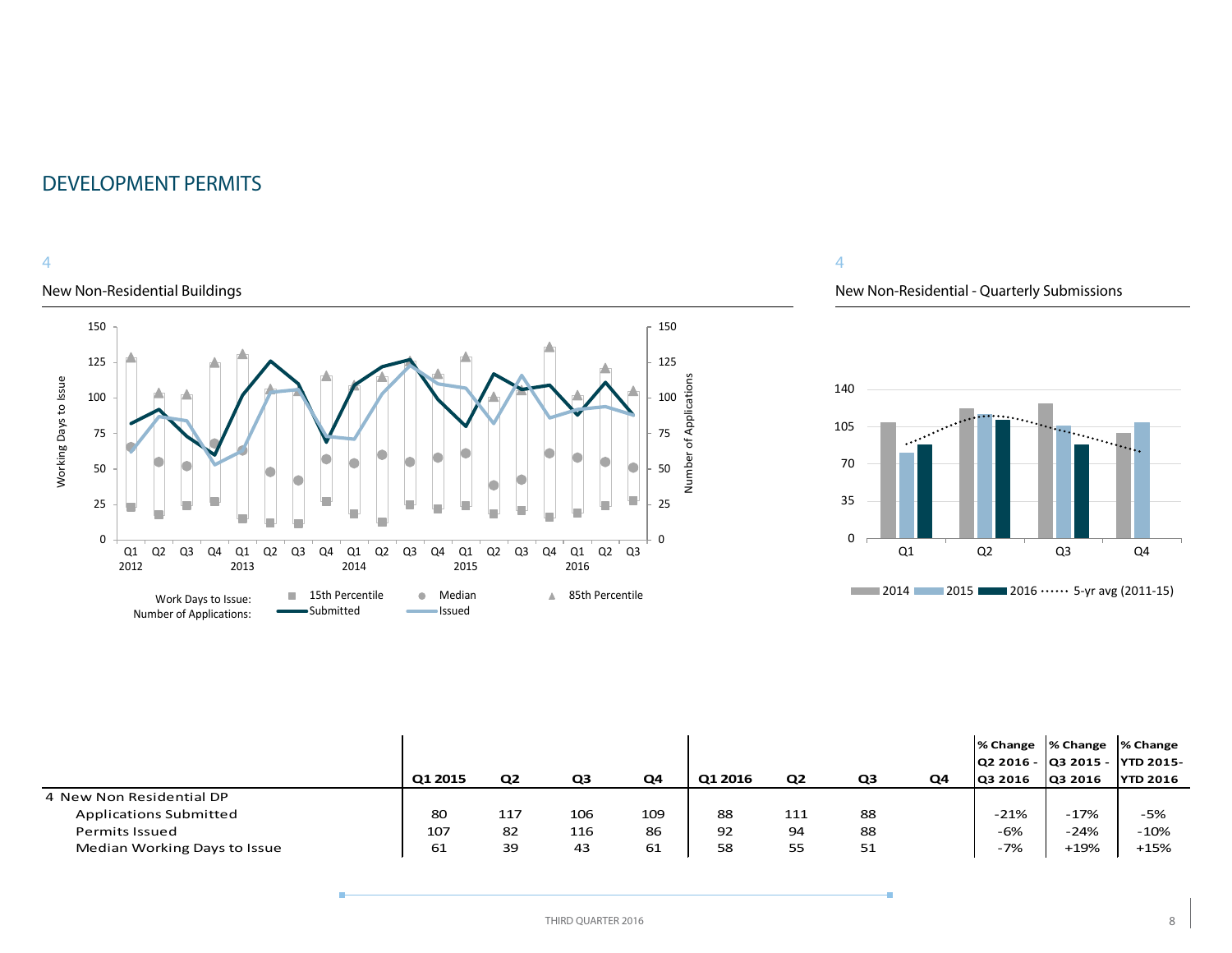







7

÷

|                               |         |                |                |                |         |                |     |    | % Change  % Change<br> Q2 2016 -  Q3 2015 -  YTD 2015- |         | % Change        |
|-------------------------------|---------|----------------|----------------|----------------|---------|----------------|-----|----|--------------------------------------------------------|---------|-----------------|
|                               | Q1 2015 | Q <sub>2</sub> | Q <sub>3</sub> | Q <sub>4</sub> | Q1 2016 | Q <sub>2</sub> | Q3  | Q4 | Q3 2016                                                | Q3 2016 | <b>YTD 2016</b> |
| 5 Other Non Residential DP    |         |                |                |                |         |                |     |    |                                                        |         |                 |
| <b>Applications Submitted</b> | 388     | 428            | 338            | 359            | 385     | 402            | 400 |    | $-0\%$                                                 | $+18%$  | $+3%$           |
| <b>Permits Issued</b>         | 341     | 338            | 339            | 304            | 327     | 336            | 367 |    | $+9%$                                                  | $+8%$   | $+1\%$          |
| 6 Home Occupation DP          |         |                |                |                |         |                |     |    |                                                        |         |                 |
| <b>Applications Submitted</b> | 814     | 839            | 856            | 765            | 911     | 986            | 808 |    | -18%                                                   | $-6%$   | $+8%$           |
| <b>Permits Issued</b>         | 667     | 748            | 740            | 683            | 847     | 841            | 668 |    | $-21%$                                                 | $-10%$  | $+9%$           |
| Median Work Days to Issue     |         |                |                |                |         |                |     |    | 0%                                                     | 0%      | 0%              |
| 7 Portable Sign DP            |         |                |                |                |         |                |     |    |                                                        |         |                 |
| <b>Applications Submitted</b> | 710     | 780            | 600            | 740            | 872     | 903            | 805 |    | $-11\%$                                                | $+34%$  | $+23%$          |
| <b>Permits Issued</b>         | 642     | 723            | 605            | 688            | 775     | 885            | 729 |    | $-18%$                                                 | $+20%$  | $+21%$          |
| Median Work Days to Issue     | 3       | ⇁              | 8              | 5              | 6       | 5              | 6   |    | $+20%$                                                 | $-25%$  | -6%             |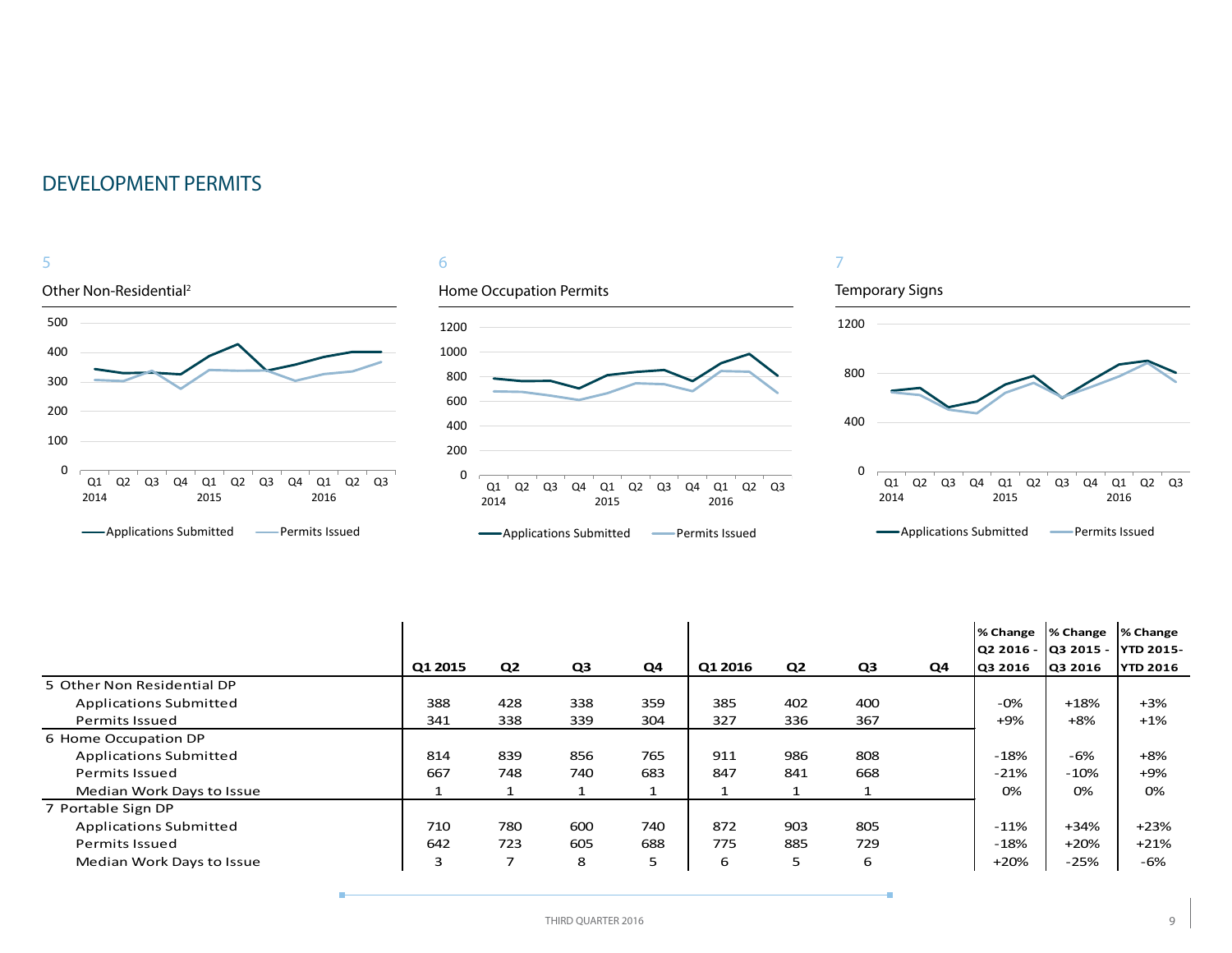## <span id="page-9-0"></span>COMBINATION PERMITS

A combination permit is used for select applications that require multiple permits. An applicant can make a single application that includes all of the required development and safety code permits. Combination permits are used for accessory structures, uncovered decks, signs (if a building permit is required), and single detached houses.

A combination permit is considered issued after all of the required permits are issued. After a permit is issued and construction is complete, at least one safety code inspection will be completed.

Simple residential combo permits can be issued in one day at the Permit and Licensing Service Centre. Permits take longer to issue if they are for discretionary development, require a variance, are contained within a neighbourhood overlay, or the initial application is incomplete.

In 2012, the Development Services Branch launched Expedited Development Review for qualified house combo permits. If an application qualifies for expedited review, the development permit can be issued within one business day.

#### 1

#### Minor Residential Combo Permits





### 2





|                                  |         |                |                |     |         |                |                |    | % Change | % Change                       | % Change                            |
|----------------------------------|---------|----------------|----------------|-----|---------|----------------|----------------|----|----------|--------------------------------|-------------------------------------|
|                                  | Q1 2015 | Q <sub>2</sub> | Q <sub>3</sub> | Q4  | Q1 2016 | Q <sub>2</sub> | Q <sub>3</sub> | Q4 | Q3 2016  | Q2 2016 - Q3 2015 -<br>Q3 2016 | <b>YTD 2015-</b><br><b>YTD 2016</b> |
|                                  |         |                |                |     |         |                |                |    |          |                                |                                     |
| 1 Minor Residential Combo Permit |         |                |                |     |         |                |                |    |          |                                |                                     |
| <b>Applications Submitted</b>    | 556     | 1246           | 1297           | 663 | 507     | 1237           | 1056           |    | $-15%$   | $-19%$                         | $-10%$                              |
| Permits Issued                   | 472     | 1108           | 1203           | 735 | 487     | 989            | 1040           |    | $+5%$    | $-14%$                         | $-10%$                              |
| Median Work Days to Issue        | 16      |                | 12             | 23  | 25      | 10             | 17             |    | +70%     | $+42%$                         | +49%                                |
| 2 Sign Combo Permit              |         |                |                |     |         |                |                |    |          |                                |                                     |
| <b>Applications Submitted</b>    | 170     | 201            | 201            | 274 | 236     | 279            | 247            |    | $-11%$   | $+23%$                         | $+33%$                              |
| <b>Permits Issued</b>            | 157     | 157            | 175            | 181 | 257     | 225            | 220            |    | $-2%$    | $+26%$                         | $+44%$                              |
| Median Work Days to Issue        | 23      | 24             | 24             | 20  | 28      | 22             | 26             |    | $+18%$   | $+8%$                          | $+7%$                               |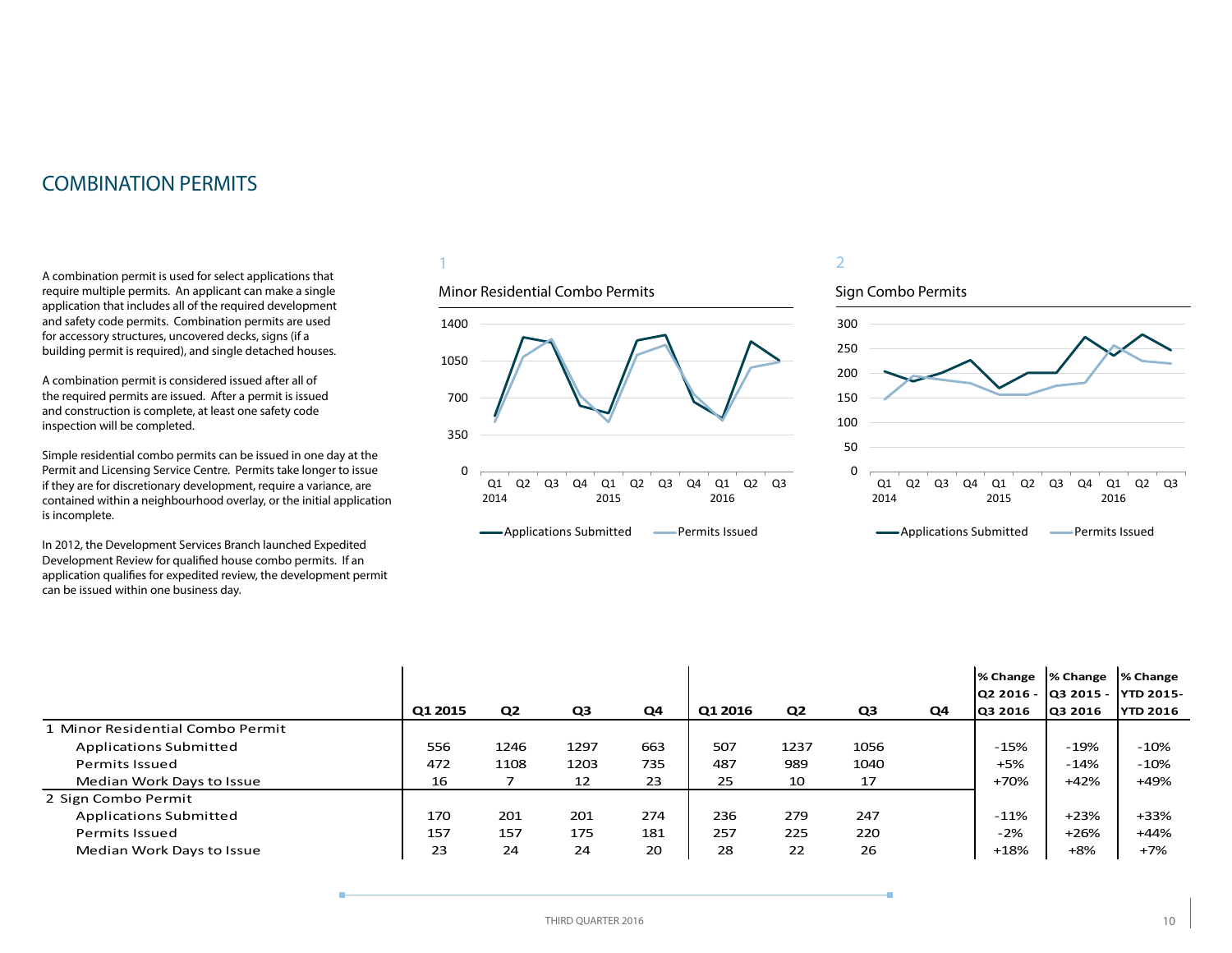## COMBINATION PERMITS



#### House Combo Permits



#### 3

House Combo - Quarterly Submissions



|                                       |         |                |      |     |         |                |     |    |                | $\frac{1}{6}$ Change $\frac{1}{6}$ Change $\frac{1}{6}$ Change<br> Q2 2016 -  Q3 2015 -  YTD 2015- |                 |
|---------------------------------------|---------|----------------|------|-----|---------|----------------|-----|----|----------------|----------------------------------------------------------------------------------------------------|-----------------|
|                                       | Q1 2015 | Q <sub>2</sub> | Q3   | Q4  | Q1 2016 | Q <sub>2</sub> | Q3  | Q4 | <b>Q3 2016</b> | Q3 2016                                                                                            | <b>YTD 2016</b> |
| 3 House Combo Permits                 |         |                |      |     |         |                |     |    |                |                                                                                                    |                 |
| <b>Applications Submitted</b>         | 1074    | 1084           | 1041 | 830 | 659     | 862            | 827 |    | $-4%$          | $-21%$                                                                                             | $-27%$          |
| <b>Permits Issued</b>                 | 1144    | 1074           | 982  | 739 | 778     | 667            | 816 |    | $+22%$         | $-17%$                                                                                             | $-29%$          |
| Median Working Days to Issue          | 19      | 19             | 21   | 24  | 33      | 28             | 36  |    | $+29%$         | 71%                                                                                                | 64%             |
| Expedited Permits Issued - % of Total | 27%     | 23%            | 22%  | 26% | 20%     | 20%            | 17% |    | $-15%$         | $-23%$                                                                                             | $-21%$          |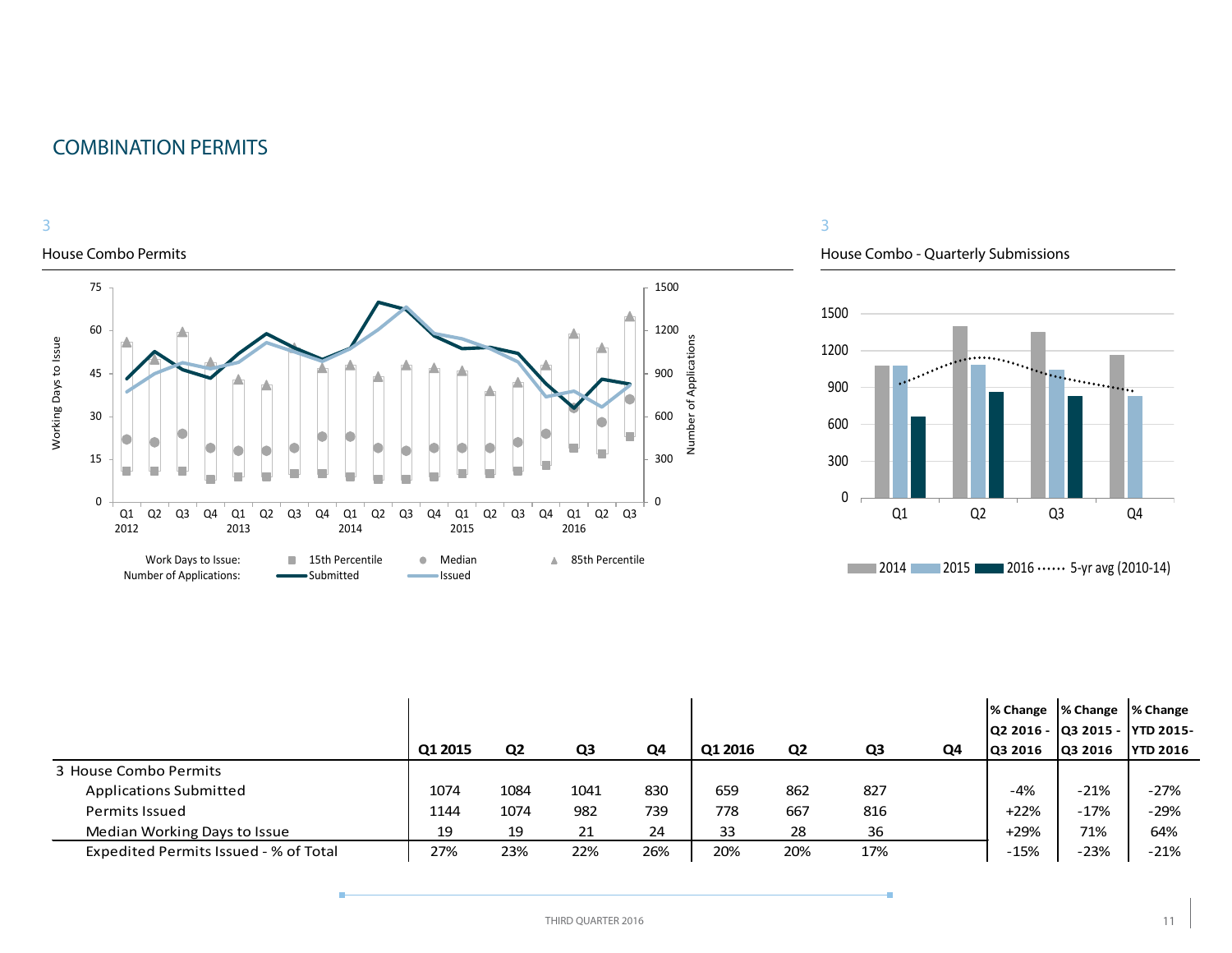## COMBINATION PERMITS

If a house combo application qualifies for an expedited review, the development permit can be issued within one day, and the complete combo permit (development and building) can be issued within 10 business days. Permits take longer to issue if they are for discretionary development (Class B, non-expedited) or are contained within mature neighbourhood overlay (Complex). In addition, permits may take longer to issue if the initial application is incomplete or put on hold by the applicant, or application changes are required to adhere to bylaw requirements.

Performance Targets:

Expedited - 75% issued within 10 business days; Non-Expedited - 75% issued within 30 business days; Complex - 75% issued within 85 business days.

Actual results include times for complete and incomplete applications.

#### 3

House Combo - Permits Issued by Level of Complexity, YTD 2016



#### 3

House Combo - Permits Issued within Target Time, YTD 2016



|                                          | Q1 2015 | Q <sub>2</sub> | Q3  | Q4  | Q1 2016 | Q <sub>2</sub> | Q <sub>3</sub> | Q4 | % Change<br><b>Q2 2016 -</b><br>Q3 2016 | % Change<br>Q3 2015 -<br>Q3 2016 | % Change<br><b>YTD 2015-</b><br><b>YTD 2016</b> |
|------------------------------------------|---------|----------------|-----|-----|---------|----------------|----------------|----|-----------------------------------------|----------------------------------|-------------------------------------------------|
| 3.1 House Combo - Expedited              |         |                |     |     |         |                |                |    |                                         |                                  |                                                 |
| Permits Issued                           | 307     | 250            | 213 | 194 | 156     | 136            | 140            |    | $+3%$                                   | $-34%$                           | $-44%$                                          |
| Median Work Days to Issue                | 10      | 9              | 10  | 14  | 20      | 17             | 26             |    | +53%                                    | $+160%$                          | $+117%$                                         |
| % Permits Issued within 10 business days | 53%     | 74%            | 56% | 26% | 15%     | 20%            | 5%             |    | $-75%$                                  | -91%                             | $+13%$                                          |
| 3.2 House Combo - Non-Expedited          |         |                |     |     |         |                |                |    |                                         |                                  |                                                 |
| Permits Issued                           | 777     | 752            | 693 | 676 | 549     | 445            | 562            |    | $+26%$                                  | $-19%$                           | $-30%$                                          |
| Median Work Days to Issue                | 23      | 20             | 23  | 23  | 34      | 28             | 35             |    | $+25%$                                  | $+52%$                           | $+47%$                                          |
| % Permits Issued within 30 business days | 68%     | 79%            | 78% | 71% | 40%     | 58%            | 36%            |    | $-38%$                                  | -54%                             | $+44%$                                          |
| 3.3 House Combo - Complex                |         |                |     |     |         |                |                |    |                                         |                                  |                                                 |
| Permits Issued                           | 60      | 69             | 76  | 63  | 73      | 86             | 114            |    | +33%                                    | +50%                             | $+33%$                                          |
| Median Work Days to Issue                | 70      | 58             | 69  | 79  | 96      | 76             | 73             |    | $-4%$                                   | $+6%$                            | $+24%$                                          |
| % Permits Issued within 85 business days | 63%     | 61%            | 70% | 60% | 41%     | 57%            | 61%            |    | $+7%$                                   | $-13%$                           | $+54%$                                          |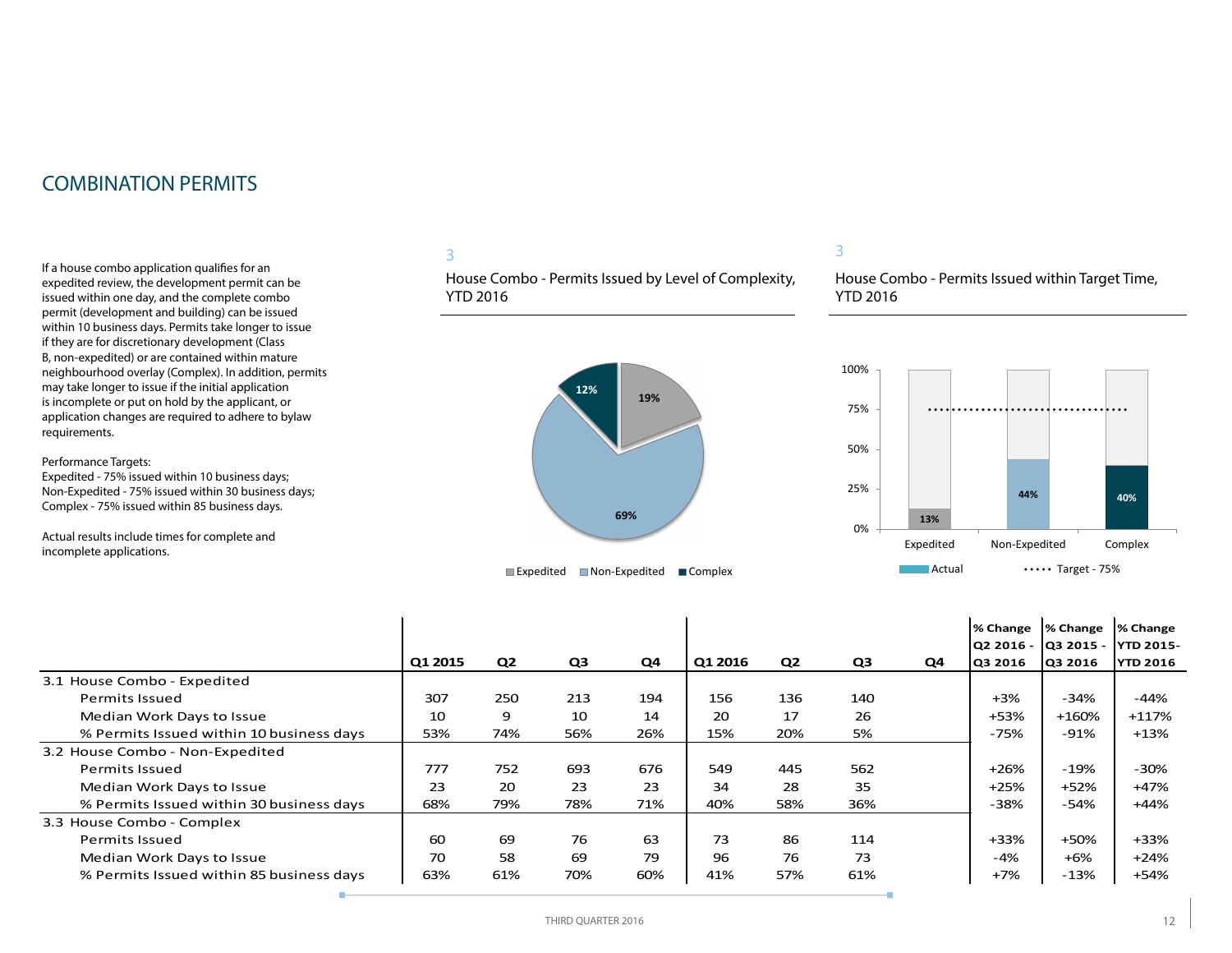<span id="page-12-0"></span>Safety code permits ensure that any new construction or alterations comply with the Alberta Safety Codes Act. Safety code permits include building, HVAC (heating, ventilation, and air-conditioning), plumbing, gas, and electrical permits. Each permit requires at least one inspection after the work has been completed. Permits for new buildings typically require multiple inspections throughout the construction process.

Development Services Branch employees complete over 20,000 safety code inspections each quarter. This does not include electrical inspections, which are completed by an external contractor.

Building permit volumes provide an indication of overall economic activity within the City of Edmonton. Detailed information on building permits and the construction value of these permits can be found in the [Monthly](http://www.edmonton.ca/buildingpermitreport)  [Building Permit report](http://www.edmonton.ca/buildingpermitreport).

#### 1





1

#### Inspections Completed - Quarterly Volume



|                                    |         |                |       |                |         |                |                |    | % Change  % Change  % Change     |         |                 |
|------------------------------------|---------|----------------|-------|----------------|---------|----------------|----------------|----|----------------------------------|---------|-----------------|
|                                    |         |                |       |                |         |                |                |    | lQ2 2016 - lQ3 2015 - lYTD 2015- |         |                 |
|                                    | Q1 2015 | Q <sub>2</sub> | Q3    | Q <sub>4</sub> | Q1 2016 | Q <sub>2</sub> | Q <sub>3</sub> | Q4 | Q3 2016                          | Q3 2016 | <b>YTD 2016</b> |
| 1 Inspections Completed            |         |                |       |                |         |                |                |    |                                  |         |                 |
| <b>Building</b>                    | 12366   | 14235          | 13159 | 12821          | 12244   | 11208          | 11145          |    | $-1%$                            | $-15%$  | $-13%$          |
| <b>HVAC</b>                        | 6708    | 7951           | 7420  | 7095           | 6997    | 6397           | 6047           |    | -5%                              | $-19%$  | $-12%$          |
| Plumbing & Gas                     | 11925   | 12926          | 12366 | 12503          | 11396   | 11150          | 10530          |    | -6%                              | $-15%$  | $-11%$          |
| <b>Total Inspections Completed</b> | 30999   | 35112          | 32945 | 32419          | 30637   | 28755          | 27722          |    | $-4%$                            | $-16%$  | $-12%$          |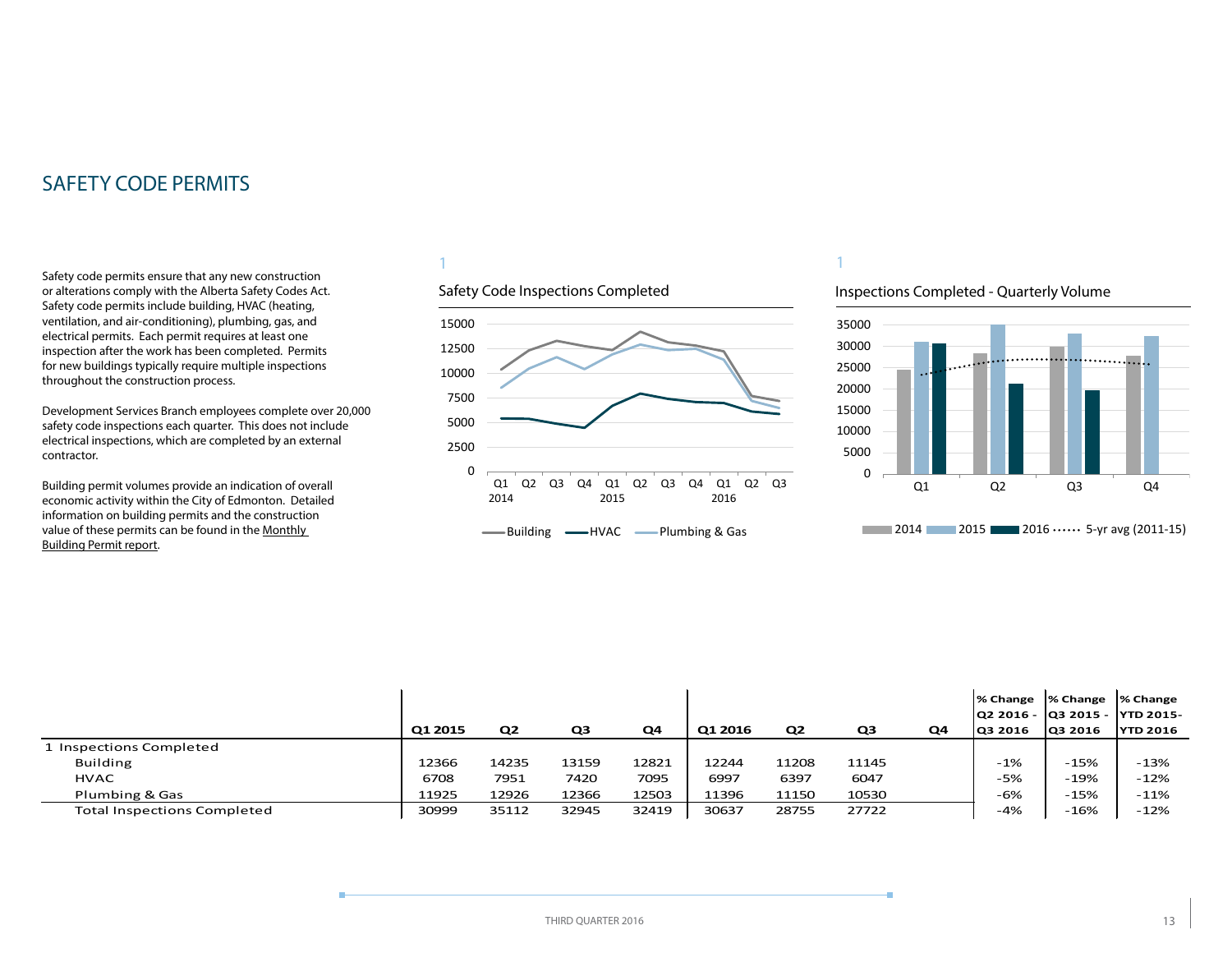2



#### 2



#### 3

Minor Residential Building Permits<sup>1</sup>



| Permits Issued<br><b>Applications Submitted</b> | 2016 $\cdots$ 3-yr avg (2013-15)<br>2014<br>$2015$ L |                |                |      |         |                |      | <b>Applications Submitted</b> |                                  | -Permits Issued<br><b>Contract</b> |                                                 |  |
|-------------------------------------------------|------------------------------------------------------|----------------|----------------|------|---------|----------------|------|-------------------------------|----------------------------------|------------------------------------|-------------------------------------------------|--|
|                                                 | Q1 2015                                              | Q <sub>2</sub> | Q <sub>3</sub> | Q4   | Q1 2016 | Q <sub>2</sub> | Q3   | Q4                            | % Change<br>Q2 2016 -<br>Q3 2016 | % Change<br>Q3 2015 -<br>Q3 2016   | % Change<br><b>YTD 2015-</b><br><b>YTD 2016</b> |  |
| 2 Rowhousing & Semi-Detached Building Permit    |                                                      |                |                |      |         |                |      |                               |                                  |                                    |                                                 |  |
| <b>Applications Submitted</b>                   | 318                                                  | 269            | 520            | 311  | 253     | 286            | 226  |                               | $-21%$                           | $-57%$                             | $-31%$                                          |  |
| <b>Permits Issued</b>                           | 308                                                  | 299            | 298            | 279  | 229     | 219            | 250  |                               | $+14%$                           | $-16%$                             | $-23%$                                          |  |
| Median Work Days to Issue                       | 22                                                   | 18             | 19             | 22   | 27      | 22             | 30   |                               | $+36%$                           | +58%                               | $+34%$                                          |  |
| 2.1 Projects up to 2 dwelling units             |                                                      |                |                |      |         |                |      |                               |                                  |                                    |                                                 |  |
| <b>Permits Issued</b>                           | 262                                                  | 221            | 203            | 223  | 165     | 167            | 165  |                               | $-1%$                            | $-19%$                             | $-28%$                                          |  |
| % Permits Issued within 25 business days        | 76%                                                  | 71%            | 74%            | 68%  | 51%     | 68%            | 60%  |                               | $-12%$                           | $-19%$                             | $+60%$                                          |  |
| 3 Minor Residential Building Permit             |                                                      |                |                |      |         |                |      |                               |                                  |                                    |                                                 |  |
| <b>Applications Submitted</b>                   | 1027                                                 | 1371           | 1423           | 1306 | 1203    | 1544           | 1307 |                               | $-15%$                           | -8%                                | $+6%$                                           |  |
| <b>Permits Issued</b>                           | 928                                                  | 1226           | 1185           | 1229 | 1185    | 1312           | 1222 |                               | $-7%$                            | $+3%$                              | $+11%$                                          |  |
| Median Work Days to Issue                       | 8                                                    | 11             | 13             | 10   | 12      | 9              | 16   |                               | +78%                             | $+23%$                             | $+16%$                                          |  |
| 3.1 Interior Alterations                        |                                                      |                |                |      |         |                |      |                               |                                  |                                    |                                                 |  |
| <b>Permits Issued</b>                           | 451                                                  | 453            | 529            | 623  | 632     | 637            | 523  |                               | $-18%$                           | $-1%$                              | $+25%$                                          |  |
| % Permits Issued within 24 hours                | 76%                                                  | 69%            | 69%            | 70%  | 70%     | 71%            | 70%  |                               | $-1%$                            | $+1%$                              | $+71%$                                          |  |
|                                                 |                                                      |                |                |      |         |                |      |                               |                                  |                                    |                                                 |  |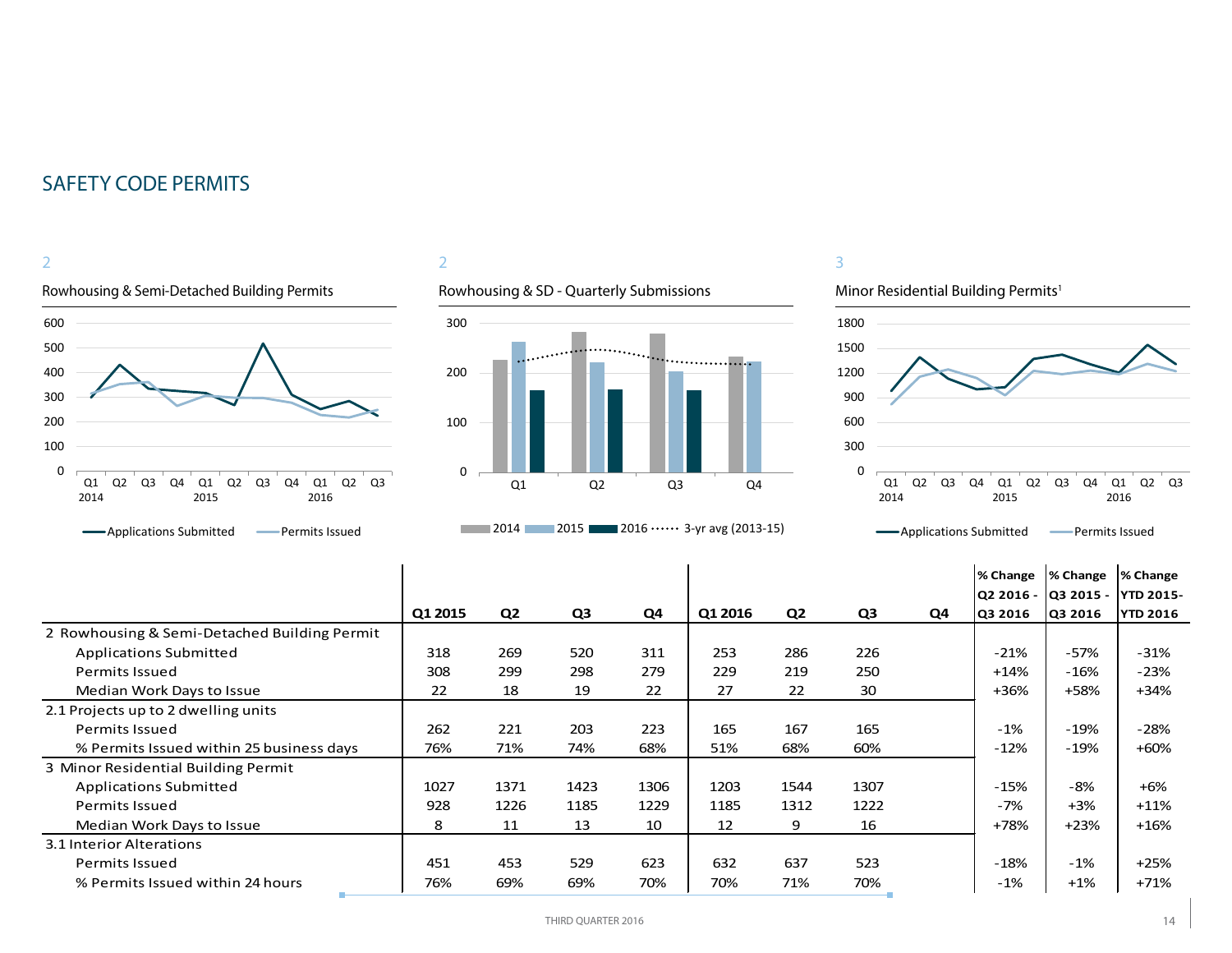#### Commercial Final Building Permits2 4 0 150 300 450 600 750 Q1 Q2 Q3 Q4 Q1 2014 2015 Q2 Q3 Q4 Q1 2016 Q2 Q3 **-**Applications Submitted **-** Permits Issued

#### 4

#### Commercial Final - Quarterly Submissions



#### 5



|                                         |         |                |                |                |         |                |     |    | % Change  % Change               |         | % Change        |
|-----------------------------------------|---------|----------------|----------------|----------------|---------|----------------|-----|----|----------------------------------|---------|-----------------|
|                                         |         |                |                |                |         |                |     |    | lQ2 2016 - lQ3 2015 - lYTD 2015- |         |                 |
|                                         | Q1 2015 | Q <sub>2</sub> | Q <sub>3</sub> | Q <sub>4</sub> | Q1 2016 | Q <sub>2</sub> | Q3  | Q4 | Q3 2016                          | Q3 2016 | <b>YTD 2016</b> |
| 4 Commercial Final BP                   |         |                |                |                |         |                |     |    |                                  |         |                 |
| <b>Applications Submitted</b>           | 549     | 604            | 682            | 513            | 569     | 661            | 581 |    | $-12%$                           | $-15%$  | $-1%$           |
| <b>Permits Issued</b>                   | 489     | 573            | 586            | 494            | 631     | 523            | 629 |    | $+20%$                           | $+7%$   | $+8%$           |
| Median Work Days to Issue               | 33      | 28             | 30             | 36             | 29      | 25             | 26  |    | $+4%$                            | $-13%$  | $-12%$          |
| 5 Other Non-Residential Building Permit |         |                |                |                |         |                |     |    |                                  |         |                 |
| <b>Applications Submitted</b>           | 56      | 64             | 45             | 52             | 39      | 63             | 71  |    | $+13%$                           | +58%    | $+5%$           |
| <b>Permits Issued</b>                   | 51      | 55             | 34             | 54             | 38      | 58             | 77  |    | +33%                             | $+126%$ | $+24%$          |
| Median Work Days to Issue               |         |                |                | ∸              | ٠       |                |     |    | 0%                               | 0%      | 0%              |

 $\mathbf{r}$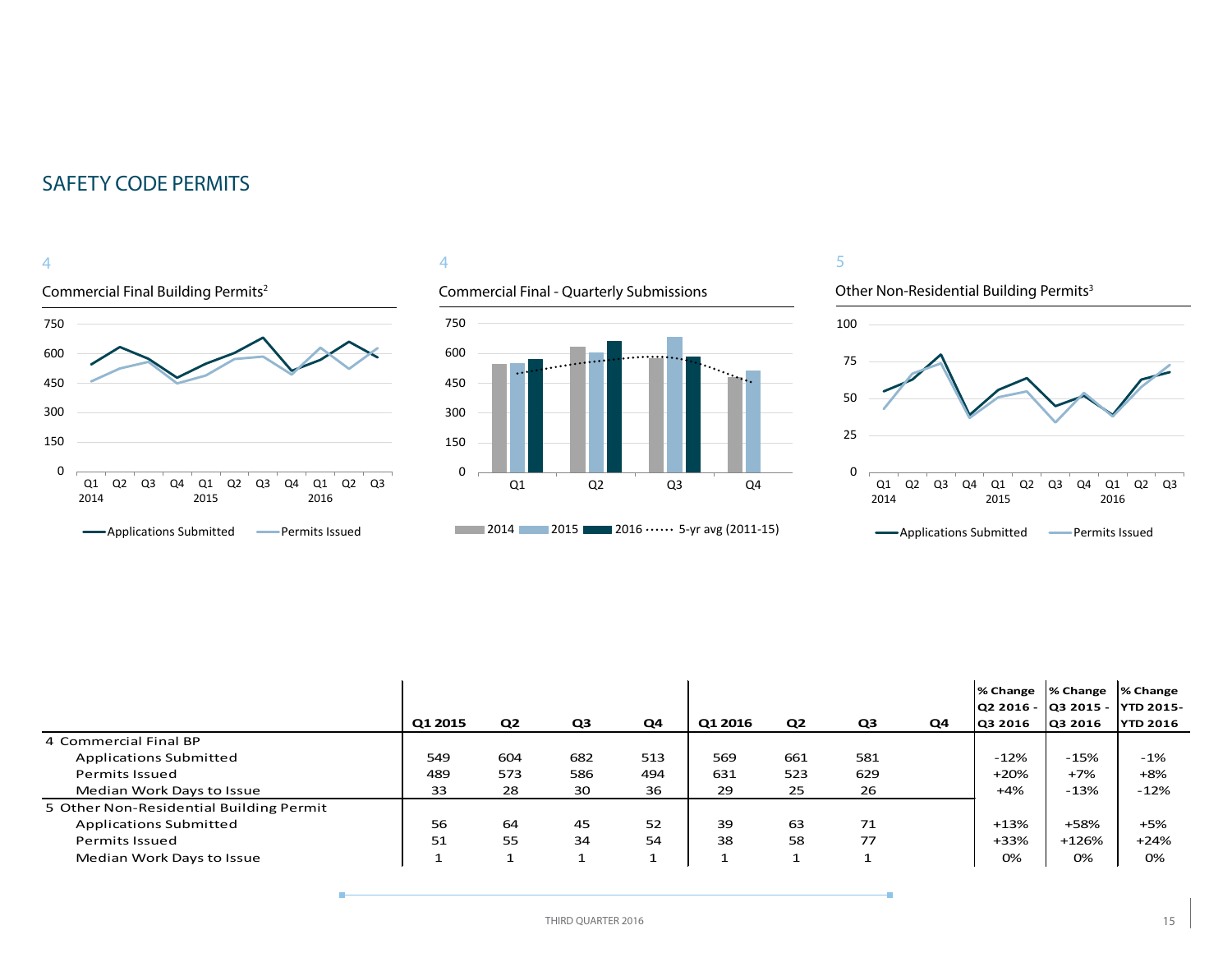## 6



#### **2014** 2015 **2016 ······** 5-yr avg (2011-15)

## 7

#### Plumbing & Gas Permits Issued



## 8

#### Electrical Permits Issued

÷



**2014** 2015 **2016 ••••••** 5-yr avg (2011-15)

**2014** 2015 2016  $\cdots$  5-yr avg (2011-15)

|                               |         |                |                |      |         |                |      |    | % Change  | % Change  % Change |                       |
|-------------------------------|---------|----------------|----------------|------|---------|----------------|------|----|-----------|--------------------|-----------------------|
|                               |         |                |                |      |         |                |      |    | O2 2016 - |                    | Q3 2015 -   YTD 2015- |
|                               | Q1 2015 | Q <sub>2</sub> | Q3             | Q4   | Q1 2016 | Q <sub>2</sub> | Q3   | Q4 | Q3 2016   | Q3 2016            | <b>YTD 2016</b>       |
| 6 HVAC Permits                |         |                |                |      |         |                |      |    |           |                    |                       |
| <b>Applications Submitted</b> | 357     | 298            | 268            | 370  | 523     | 424            | 523  |    | $+23%$    | +95%               | +59%                  |
| <b>Permits Issued</b>         | 347     | 280            | 238            | 359  | 408     | 398            | 484  |    | $+22%$    | $+103%$            | +49%                  |
| Median Work Days to Issue     |         |                |                |      |         |                |      |    | 0%        | 0%                 | 0%                    |
| 7 Plumbing & Gas Permits      |         |                |                |      |         |                |      |    |           |                    |                       |
| <b>Applications Submitted</b> | 2951    | 2559           | 3284           | 4641 | 3574    | 2713           | 3353 |    | +24%      | $+2%$              | $+10%$                |
| <b>Permits Issued</b>         | 2862    | 2500           | 2991           | 4585 | 3485    | 2659           | 3159 |    | $+19%$    | $+6%$              | $+11%$                |
| Median Work Days to Issue     |         |                |                |      |         |                |      |    | 0%        | 0%                 | 0%                    |
| 8 Electrical Permits          |         |                |                |      |         |                |      |    |           |                    |                       |
| <b>Applications Submitted</b> | 7411    | 8611           | 9755           | 7176 | 5590    | 7918           | 7985 |    | $+1%$     | $-18%$             | $-17%$                |
| <b>Permits Issued</b>         | 6563    | 8450           | 8664           | 6820 | 5193    | 7680           | 7370 |    | $-4%$     | $-15%$             | $-15%$                |
| Median Work Days to Issue     | 3       | 2              | $\overline{2}$ | 2    | 2       | 2              | 2    |    | 0%        | 0%                 | $-14%$                |

\*The decline in HVAC Permits is due to the changes made in 2012 to have the Plumbing and Gas section govern replacements and alterations of gas appliances. A Gas Permit is now required for these work processes.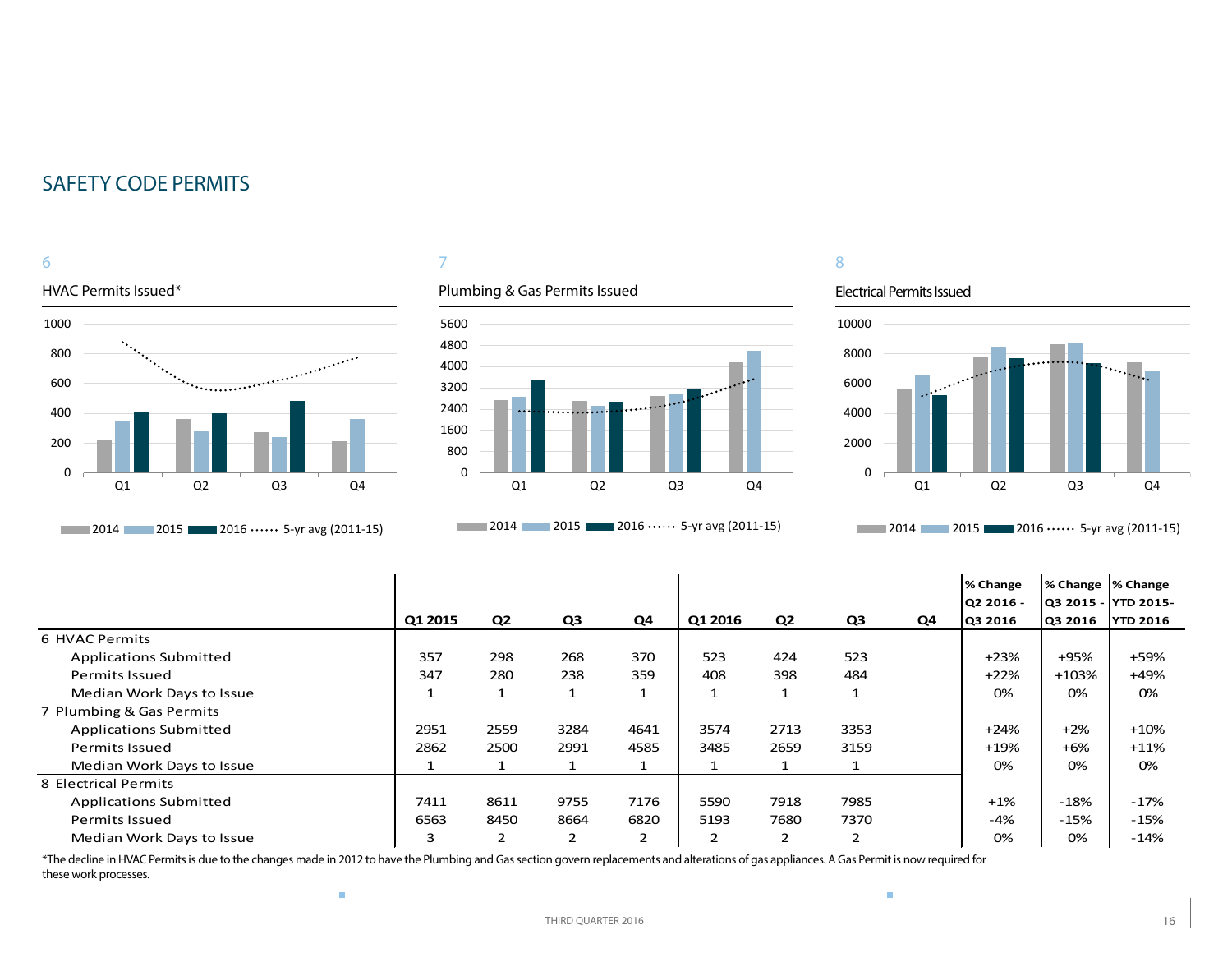## <span id="page-16-0"></span>CERTIFICATES & AGREEMENTS

The Development Services Branch completes various certificates and agreements.

A compliance certificate is a formal response from the City of Edmonton that states that any development on a property meets all regulations of the Zoning Bylaw. Compliance Certificates also include Zoning Confirmations and Re-Stamps.

The City has two levels of compliance service - regular and express. There are significantly higher volumes for regular service requests and response times can vary.

Performance Targets:

Express Service - 95% issued within 3 business days; Regular Service - 95% issued within 10 business days.

### 1

#### Compliance Certificate - Quarterly Submissions





#### 1

Compliance Certificate - Certificates Issued within Target Time, YTD 2016



|                                                |         |                |                |      |         |                |                |    | % Change             | % Change             | % Change<br><b>YTD 2015-</b> |
|------------------------------------------------|---------|----------------|----------------|------|---------|----------------|----------------|----|----------------------|----------------------|------------------------------|
|                                                | Q1 2015 | Q <sub>2</sub> | Q <sub>3</sub> | Q4   | Q1 2016 | Q <sub>2</sub> | Q <sub>3</sub> | Q4 | Q2 2016 -<br>Q3 2016 | Q3 2015 -<br>Q3 2016 | <b>YTD 2016</b>              |
| 1 Compliance Certificate - Total*              |         |                |                |      |         |                |                |    |                      |                      |                              |
| <b>Applications Submitted</b>                  | 2885    | 3753           | 3881           | 3186 | 2588    | 3130           | 3001           |    | $-4%$                | $-23%$               | $-17%$                       |
| Certificates Issued                            | 2631    | 3468           | 3853           | 3196 | 2420    | 2921           | 3007           |    | $+3%$                | $-22%$               | $-16%$                       |
| 1.1 Express Certificate                        |         |                |                |      |         |                |                |    |                      |                      |                              |
| Certificates Issued                            | 363     | 598            | 726            | 537  | 301     | 511            | 633            |    | $+24%$               | $-13%$               | $-14%$                       |
| Median Work Days to Issue                      |         |                | 3              |      |         |                | 3              |    | 0%                   | 0%                   | $+14%$                       |
| % Certificates Issued within 3 business days   | 88%     | 88%            | 79%            | 79%  | 83%     | 77%            | 74%            |    | -4%                  | -6%                  | +76%                         |
| 1.2 Regular Certificate                        |         |                |                |      |         |                |                |    |                      |                      |                              |
| Certificates Issued                            | 2268    | 2870           | 2852           | 2445 | 2119    | 2410           | 2374           |    | $-1%$                | $-17%$               | $-14%$                       |
| Median Work Days to Issue                      | 6       |                |                | 6    |         |                |                |    | 0%                   | 0%                   | $-5%$                        |
| % Certificates Issued within 10 business days  | 93%     | 91%            | 91%            | 93%  | 97%     | 93%            | 93%            |    | 0%                   | $+2%$                | +93%                         |
| * Including Zoning Confirmations and Re-Stamps |         |                |                |      |         |                |                |    |                      |                      |                              |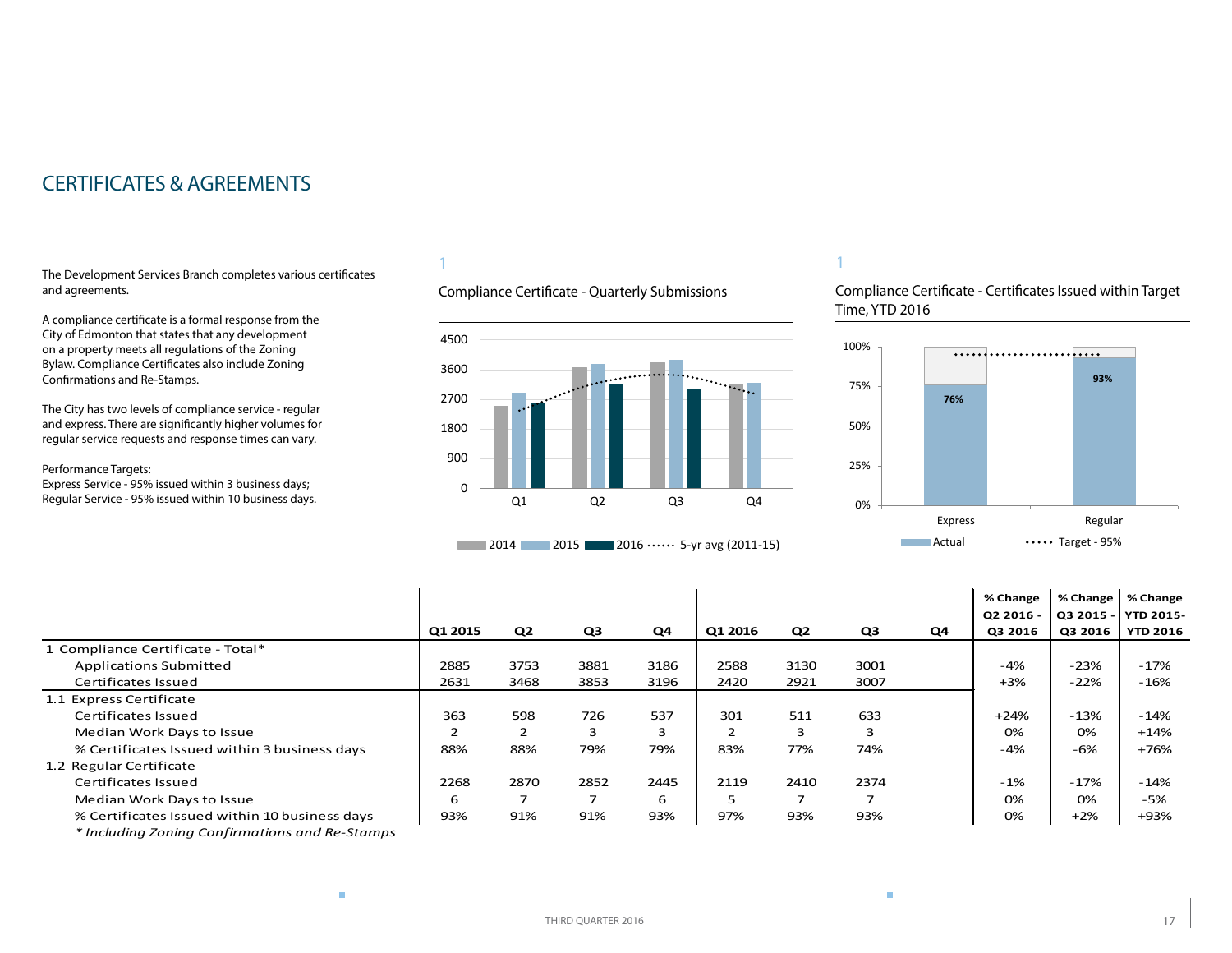## CERTIFICATES & AGREEMENTS

An encroachment agreement is a formal contract between the City and the owner of a property that allows a structure that extends onto City or public property to remain in place. Typically, an encroachment agreement takes a minimum of six weeks to complete. Timelines can increase if the application requires circulation to other civic agencies or has serious issues.

An occupancy certificate is written approval from the City of Edmonton that the building complies with the Zoning Bylaw, meets the requirements of the Alberta Building Code and can be occupied. The reported category only includes daycares and group homes.

#### 2

Encroachment Agreements - Quarterly **Submissions** 



#### 2

#### Encroachment Agreements - Completions



|                               |         |                |     |     |         |     |     |    | % Change<br>Q2 2016 - Q3 2015 - YTD 2015- | % Change | % Change        |
|-------------------------------|---------|----------------|-----|-----|---------|-----|-----|----|-------------------------------------------|----------|-----------------|
|                               | Q1 2015 | Q <sub>2</sub> | Q3  | Q4  | Q1 2016 | Q2  | Q3  | Q4 | Q3 2016                                   | Q3 2016  | <b>YTD 2016</b> |
| 2 Encroachment Agreement      |         |                |     |     |         |     |     |    |                                           |          |                 |
| <b>Applications Submitted</b> | 101     | 152            | 182 | 125 | 112     | 129 | 136 |    | $+5%$                                     | $-25%$   | -13%            |
| <b>Agreements Completed</b>   | 169     | 105            | 81  | 133 | 231     | 120 | 82  |    | $-32%$                                    | $+1%$    | $+22%$          |
| Median Work Days to Complete  | 86      | 66             | 78  | 106 | 110     | 89  | 91  |    | $+2%$                                     | $+17%$   | $+26%$          |
| 3 Occupancy Certificate       |         |                |     |     |         |     |     |    |                                           |          |                 |
| <b>Applications Submitted</b> | 16      | 28             | 26  | 10  | 14      | 17  | 34  |    | $+100%$                                   | $+31%$   | $-7%$           |
| Certificates Completed        | 18      | 26             | 21  | 11  | 13      | 18  | 40  |    | $+122%$                                   | +90%     | $+9%$           |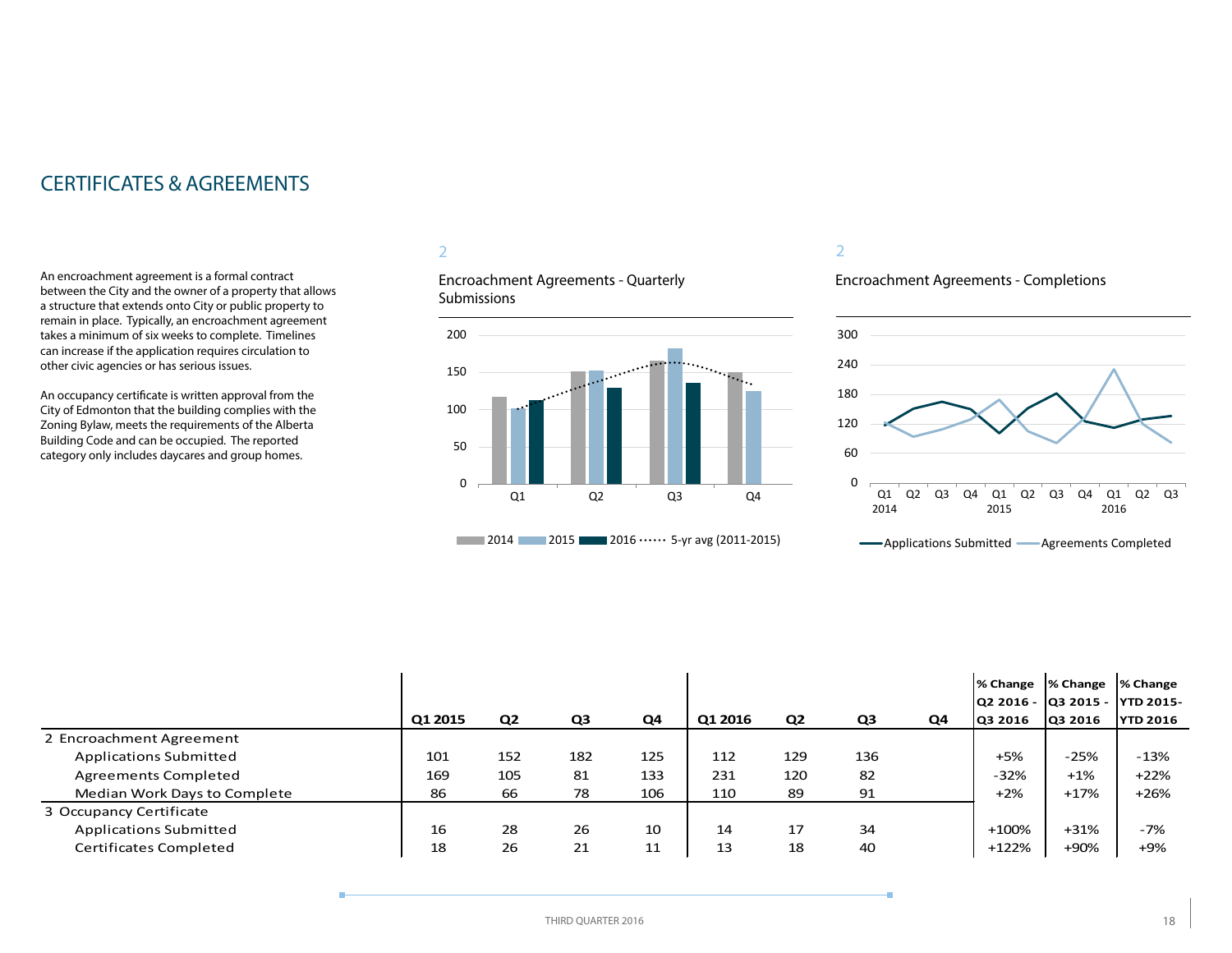## <span id="page-18-0"></span>**LICENSING**

The Development Services Branch manages the issuance of all City of Edmonton business and vehicle for hire licences.

There are nearly 30,000 active businesses operating within the City of Edmonton. The Development Services Branch ensures that new and existing businesses comply with the Business LIcence Bylaw. New businesses require both a business licence and development permit. For complete applications with fees paid on time, a new business licence can be issued within 24 hours. If the application requires referral from Fire Rescue Services, it can take up to 11 business days. Existing businesses must renew their business licence annually.

The Vehicle For Hire program ensures the safe and orderly provision of Vehicle for Hire services in the City through driver licensing, driver screening, vehicle inspections, and enforcement activities. Taxi, limousine, and shuttle businesses, vehicles, and drivers all require a licence to ensure compliance with the Vehicle For Hire Bylaw.

## 1

#### New Business Licences Issued



#### 1

#### Business Licences Issued - New vs. Renewed



|                                       |         |                |      |       |              |                |      |    | % Change<br>lQ2 2016 - | % Change<br>Q3 2015 - | % Change<br><b>YTD 2015-</b> |
|---------------------------------------|---------|----------------|------|-------|--------------|----------------|------|----|------------------------|-----------------------|------------------------------|
|                                       | Q1 2015 | Q <sub>2</sub> | Q3   | Q4    | Q1 2016      | Q <sub>2</sub> | Q3   | Q4 | Q3 2016                | Q3 2016               | <b>YTD 2016</b>              |
| 1 Business Licensing                  |         |                |      |       |              |                |      |    |                        |                       |                              |
| New Licences Issued                   | 1571    | 1688           | 1651 | 1530  | 1827         | 1764           | 1693 |    | $-4%$                  | $+3%$                 | $+8%$                        |
| Licences Renewed                      | 7207    | 5437           | 4875 | 10283 | 7443         | 5991           | 4927 |    | $-18%$                 | $+1%$                 | $+5%$                        |
| <b>Total Business Licences Issued</b> | 8774    | 7125           | 6530 | 11814 | 9270         | 7755           | 6620 |    | $-15%$                 | $+1%$                 | $+5%$                        |
| 1.1 New licences (w/o referral)       | 1132    | 1262           | 1261 | 1021  | 1369         | 1374           | 1264 |    | -8%                    | $+0\%$                | $+10%$                       |
| % Issued within 24 hours              | 63%     | 57%            | 53%  | 59%   | 50%          | 52%            | 48%  |    | -8%                    | -9%                   | $-13%$                       |
| 1.2 New licences (require referral)   | 435     | 426            | 394  | 519   | 458          | 390            | 429  |    | $+10%$                 | $+9%$                 | $+2%$                        |
| % Issued within 11 business days      | 30%     | 26%            | 31%  | 26%   | 37%          | 38%            | 31%  |    | $-18%$                 | 0%                    | $+22%$                       |
| 2 Vehicle for Hire                    |         |                |      |       |              |                |      |    |                        |                       |                              |
| Broker Licences Issued                | 18      | 62             | 12   | 8     |              | 52             | 26   |    | $-50%$                 | +117%                 | $-14%$                       |
| Driver Licences Issued                | 570     | 476            | 436  | 445   | 202          | 716            | 688  |    | -4%                    | +58%                  | $+8%$                        |
| Vehicle Licences Issued               | 159     | 1415           | 22   | 30    | $\mathbf{A}$ | 1480           | 93   |    | $-94%$                 | +323%                 | $-1%$                        |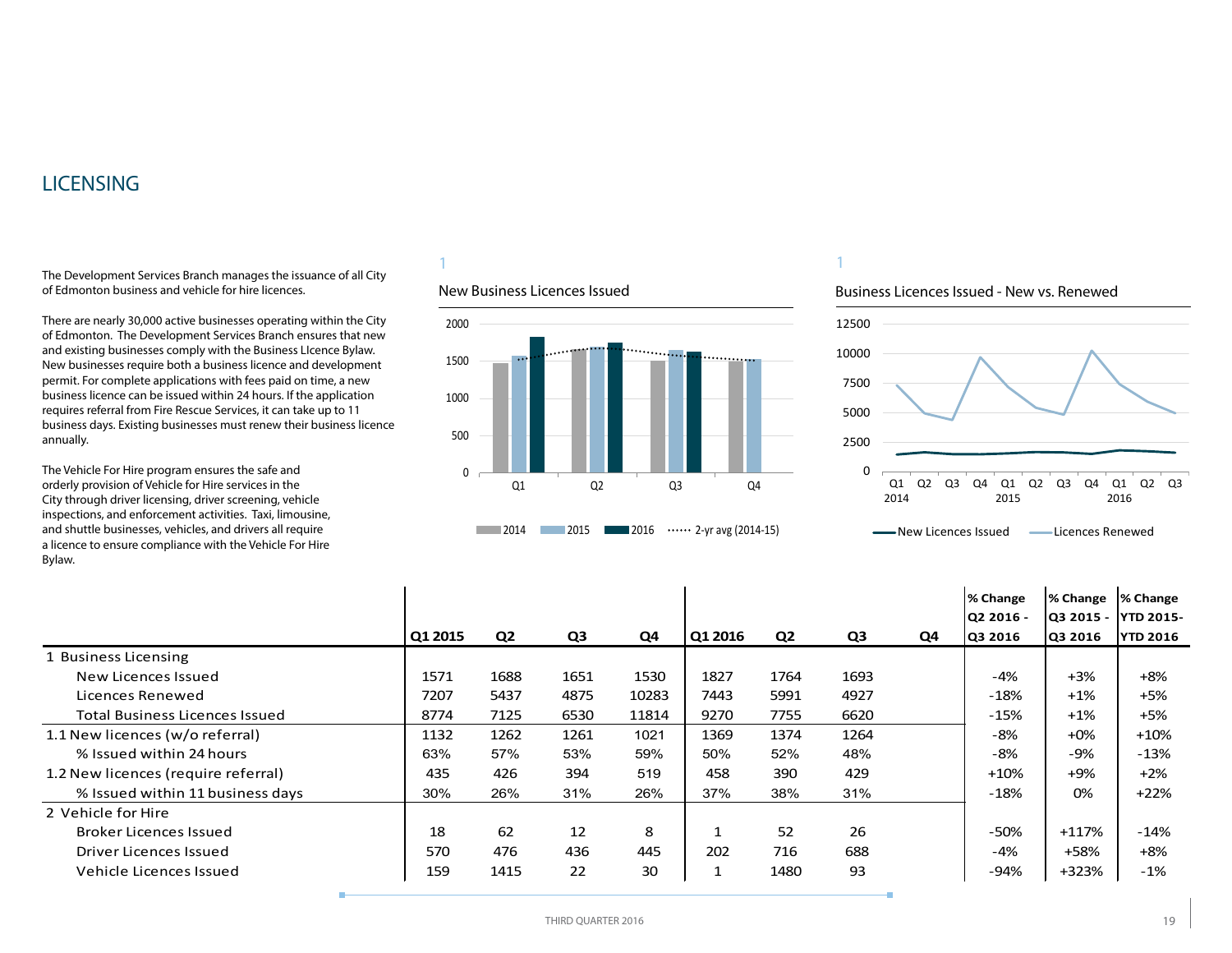## <span id="page-19-0"></span>DEVELOPMENT COMPLIANCE

Where citizen activities or property conditions don't comply with the Zoning Bylaw, Development Services Branch employees provide education, warnings, inspections and may apply penalties.

The Development Compliance team was established within the Branch in 2010 to deal effectively with zoning compliance issues. The team responds to complaints that require diplomacy, discretion, professionalism, and resolution-based actions to aid the City with the enforcement of the Zoning Bylaw.

Compliance jobs are created when a Zoning Bylaw complaint is made. Branch employees contact the individual responsible and conduct at least one inspection to ensure that the compliance issue is resolved. The Branch may also conduct proactive inspections before a complaint is made. Multiple inspections may be required for each job. A compliance job is completed when the issue has been resolved and full compliance with the Zoning Bylaw is attained. Thus, completion timelines are dependent on the length of time that it takes an individual to correct the violation.

#### 1

#### Compliance Jobs Created



## 1

#### Compliance Jobs Completed



|                           | Q1 2015 | Q <sub>2</sub> | Q3  | Q <sub>4</sub> | Q1 2016 | Q <sub>2</sub> | Q <sub>3</sub> | Q4 | % Change<br>03 2016 | % Change<br>lQ2 2016 - lQ3 2015 - lYTD 2015<br>Q3 2016 | l% Change<br><b>YTD 2016</b> |
|---------------------------|---------|----------------|-----|----------------|---------|----------------|----------------|----|---------------------|--------------------------------------------------------|------------------------------|
| 1 Development Compliance  |         |                |     |                |         |                |                |    |                     |                                                        |                              |
| Compliance Jobs Created   | 468     | 596            | 702 | 431            | 522     | 631            | 724            |    | $+15%$              | $+3%$                                                  | $+6%$                        |
| Compliance Jobs Completed | 623     | 563            | 807 | 768            | 648     | 425            | 500            |    | $+18%$              | -38%                                                   | $-21%$                       |
| Median Days to Complete   | 139     | 107            | 139 | 79             | 119     | 53             | 43             |    | -19%                | $-69%$                                                 | -44%                         |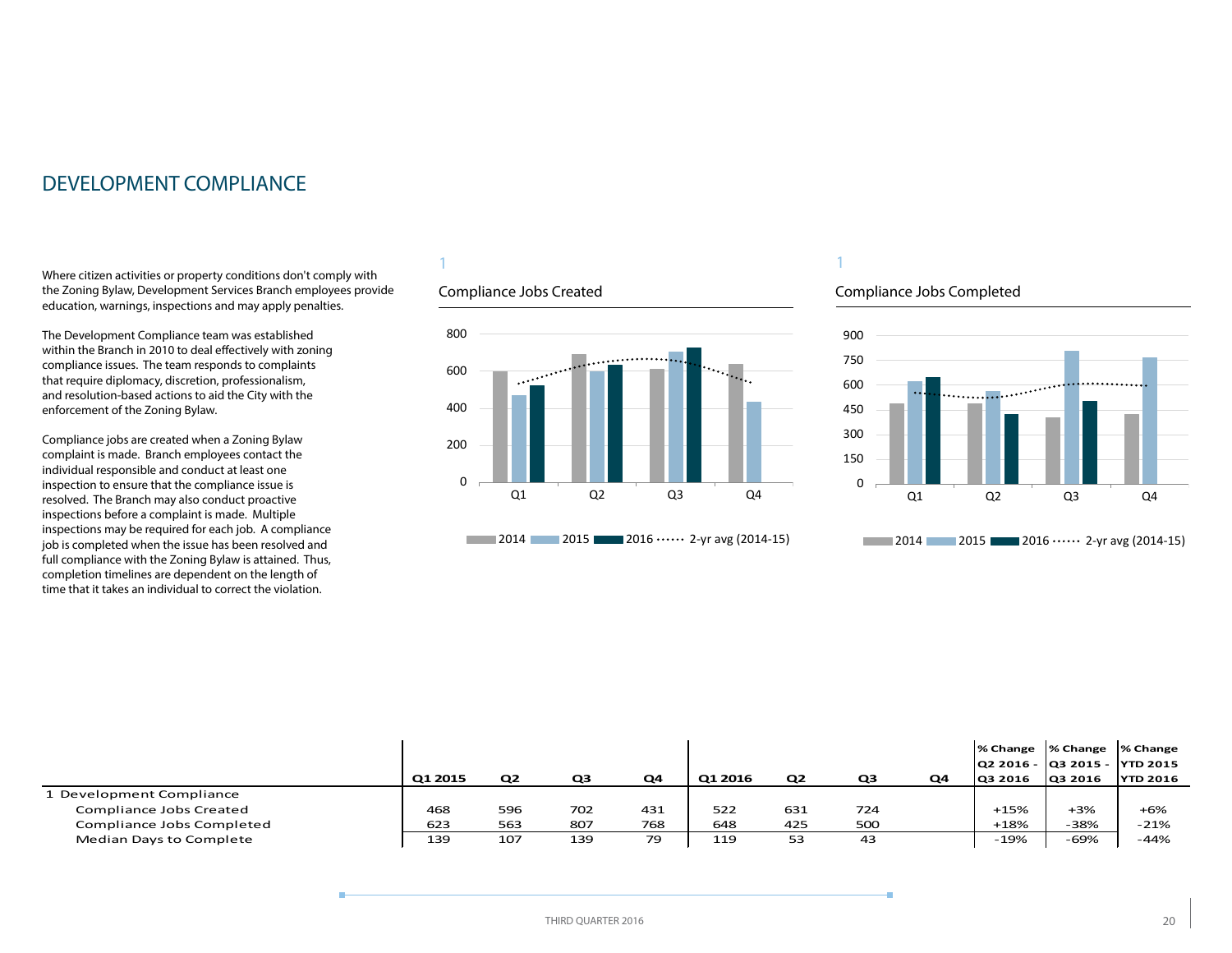## <span id="page-20-0"></span>CUSTOMER SERVICE

Located on the 5th floor of HSBC Bank Place, the Permit and Licensing Service Centre (DSSC) provides a wide range of services to residents and development industry representatives. DSSC staff ensure that licences and permits move efficiently through each stage of the City's process, from application intake and approval, to payment and records management. This includes in-person issuance of minor permits and licences, answering customer inquiries, and processing payments for the majority of City of Edmonton fees, fines, and taxes.

The CPSC assists over 10,000 walk-in customers each quarter. One performance target is to have at least 80% of walk-in customers wait less than 15 minutes before being served. Service Level is defined as the percentage of walk-in customers with wait time under 15 minutes.

Development Services employees are responsible for resolving any 311 phone call inquiries related to Development Services business offerings that 311 agents can not address. A CRM (Customer Relationship Management) ticket is issued for each inquiry. Most tickets are responded to within two business days.

## 1

#### Walk-in Customer Service



|                                                       |         |       |       |       |         |       |       |    | % Change                     | % Change  % Change |                 |
|-------------------------------------------------------|---------|-------|-------|-------|---------|-------|-------|----|------------------------------|--------------------|-----------------|
|                                                       |         |       |       |       |         |       |       |    | Q2 2016 - Q3 2015 - YTD 2015 |                    |                 |
|                                                       | Q1 2015 | Q2    | Q3    | Q4    | Q1 2016 | Q2    | Q3    | Q4 | <b>Q3 2016</b>               | <b>Q3 2016</b>     | <b>YTD 2016</b> |
| 1 Walk-in Customer Service                            |         |       |       |       |         |       |       |    |                              |                    |                 |
| Number of Walk-in Customers                           | 14598   | 19768 | 18851 | 14178 | 11832   | 17519 | 16788 |    | $-4%$                        | $-11%$             | $-13%$          |
| % of Walk-in Customers with wait time under 15 minute | 90%     | 75%   | 75%   | 85%   | 84%     | 76%   | 80%   |    | $+5%$                        | $+7%$              | 0%              |
| 2 CRM Tickets                                         |         |       |       |       |         |       |       |    |                              |                    |                 |
| Tickets Resolved                                      | 11984   | 14032 | 13546 | 12090 | 8501    | 8398  | 9,986 |    | $+19%$                       | $-26%$             | $-32%$          |
| % of Tickets Resolved On Time                         | 93%     | 92%   | 92%   | 89%   | 90%     | 84%   | 80%   |    | $-5%$                        | $-13%$             | -8%             |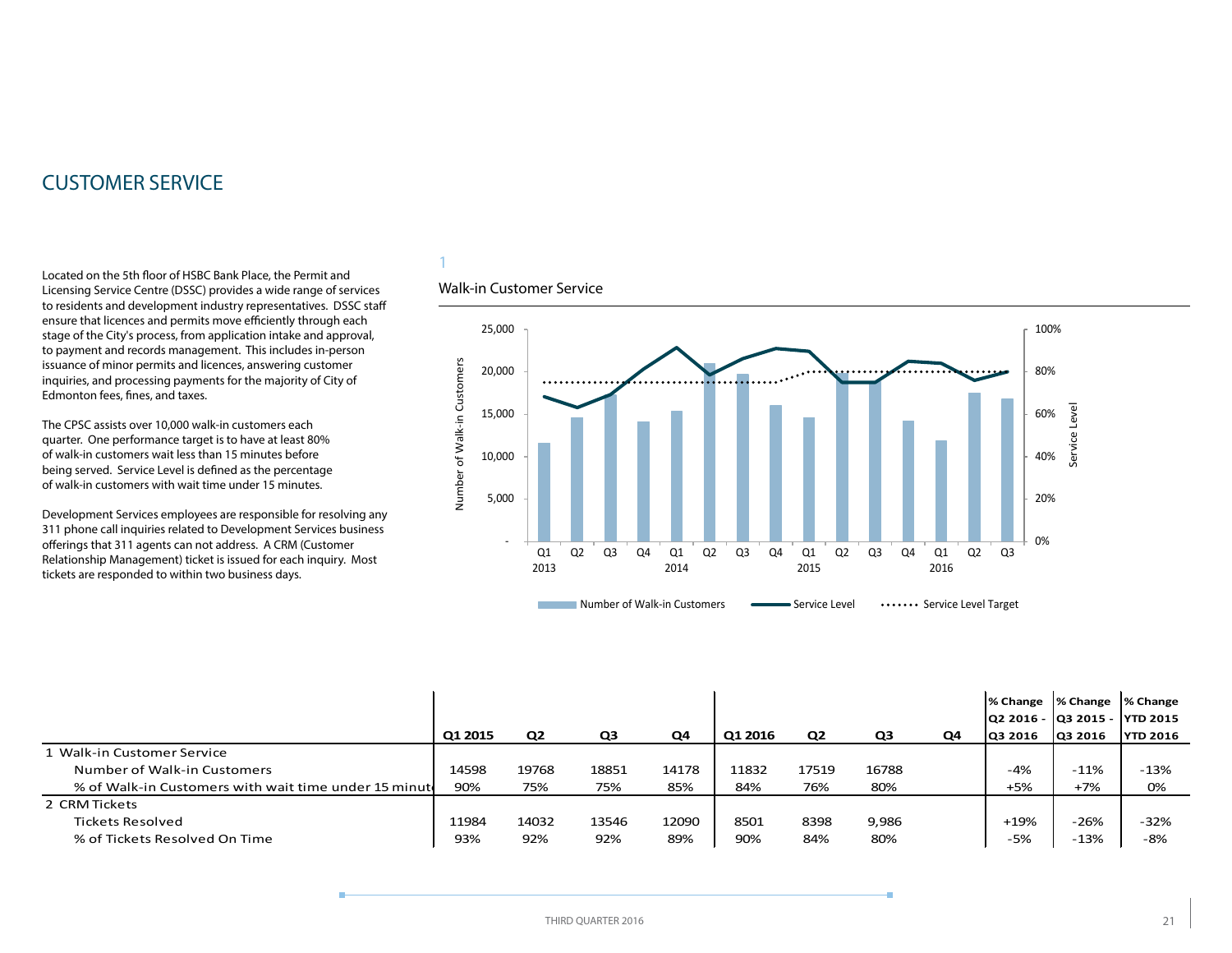## <span id="page-21-0"></span>FINANCIALS

\$-

Q1 2011

**Contract** 

Q2 Q3 Q4 Q1

2012

 $\overline{Q}$   $\overline{Q}$   $\overline{Q}$   $\overline{Q}$   $\overline{Q}$   $\overline{Q}$   $\overline{Q}$   $\overline{Q}$   $\overline{Q}$   $\overline{Q}$   $\overline{Q}$   $\overline{Q}$   $\overline{Q}$   $\overline{Q}$   $\overline{Q}$   $\overline{Q}$   $\overline{Q}$   $\overline{Q}$   $\overline{Q}$   $\overline{Q}$   $\overline{Q}$   $\overline{Q}$   $\overline{Q}$   $\overline{Q}$   $\overline{$ 

www.esserve Target Balance - - Service Enhancements

2013

\$10

\$20

\$30

Balance (millions of dollars)

Balance (millions of dollars)

\$40

\$50

\$60

The Development Services Branch implemented a new business model in 2010 to achieve long-term financial sustainability and enhanced, accountable service levels for revenue generating planning services. The full cost recovery model ensures that revenue collected for the processing of applications is directly and indirectly attributed to the delivery of those services. This includes corporate support costs as well as providing for investment in service improvement initiatives.

The Development Services Reserve Fund was established to balance revenue and expenditure streams over the long term. The target reserve balance is equal to 75 per cent of annual operating expenditures.

The full cost recovery model and reserve fund ensure that services are responsive to client needs in the short and long term. The Branch reached full cost recovery by the end of 2012. Transfers to other City branches that provide support for Development Services services represent over 30 per cent of operating expenditures.





#### Development Services Expenditures: Jan - Sep 2016



#### Quarterly Branch Revenue, Expenditures, and Reserve Fund Balance<sup>1,2,3</sup>

2016

Q2 Q3 Q4 Q1 Q2 Q3 Q4 Q1 Q2 Q3 Q4 Q1 Q2 Q3

;..................<sup>...</sup>\*

2015

2014

Reserve Balance **Revenue** Revenue **Construction Construction Construction** Operating Expenditures